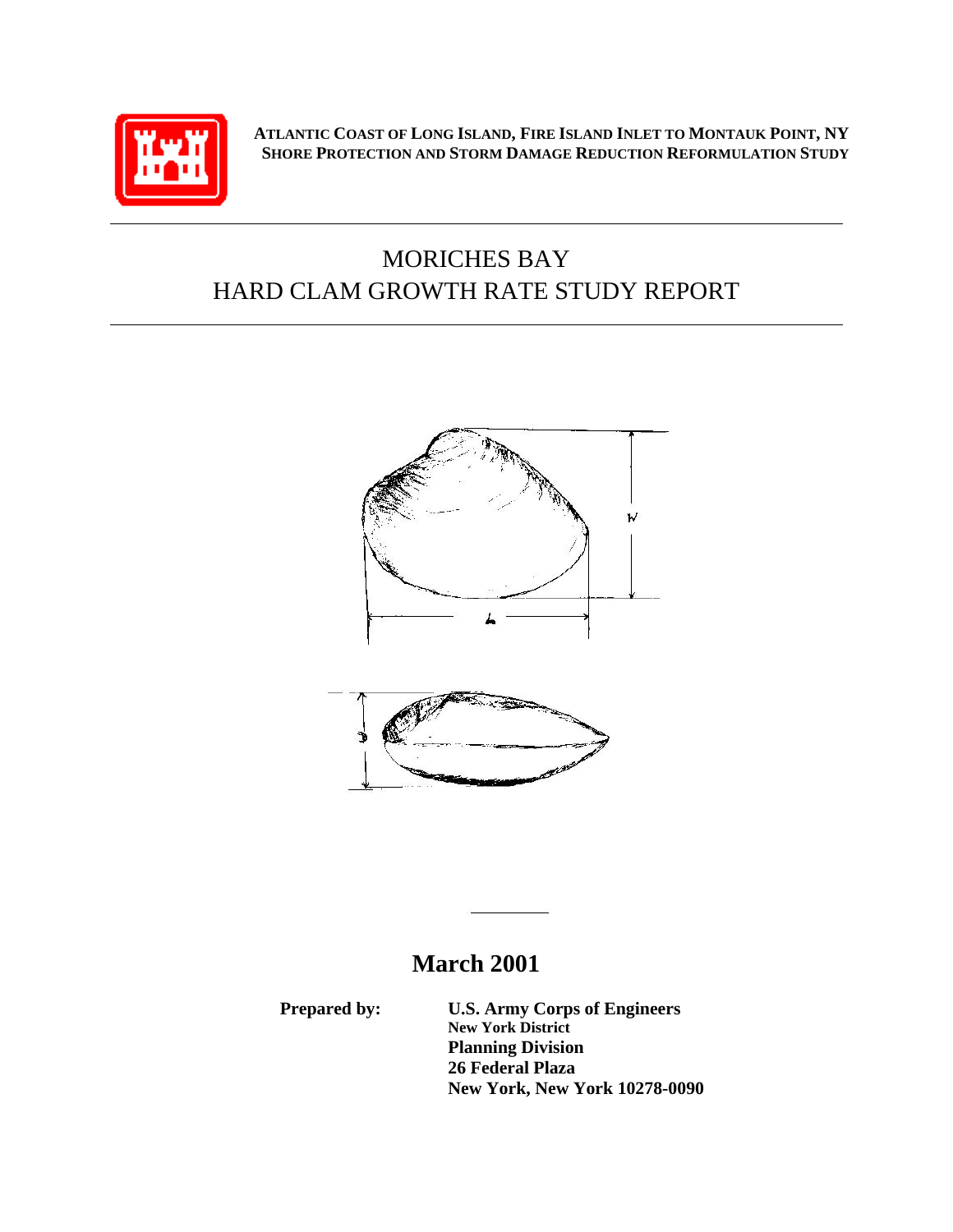| <b>SECTION</b> | <b>PAGE</b> |
|----------------|-------------|
| 1.0            |             |
| 2.0            |             |
| 2.1            |             |
| 2.2            |             |
| 2.3            |             |
| 2.3.1          |             |
| 2.3.2          |             |
| $2.4^{\circ}$  |             |
| 2.4.1          |             |
| 2.4.2          |             |
| <b>3.0</b>     |             |
| 3.1            |             |
| 3.2            |             |
| 3.2.1          |             |
| 3.2.2          |             |
| 3.3            |             |
| 4.0            |             |
| 5.0            |             |

# **TABLE OF CONTENTS**

ATLANTIC COAST OF LONG ISLAND, FIRE ISLAND INLET TO MONTAUK POINT, NEW YORK SHORE PROTECTION AND STORM DAMAGE REDUCTION REFORMULATION STUDY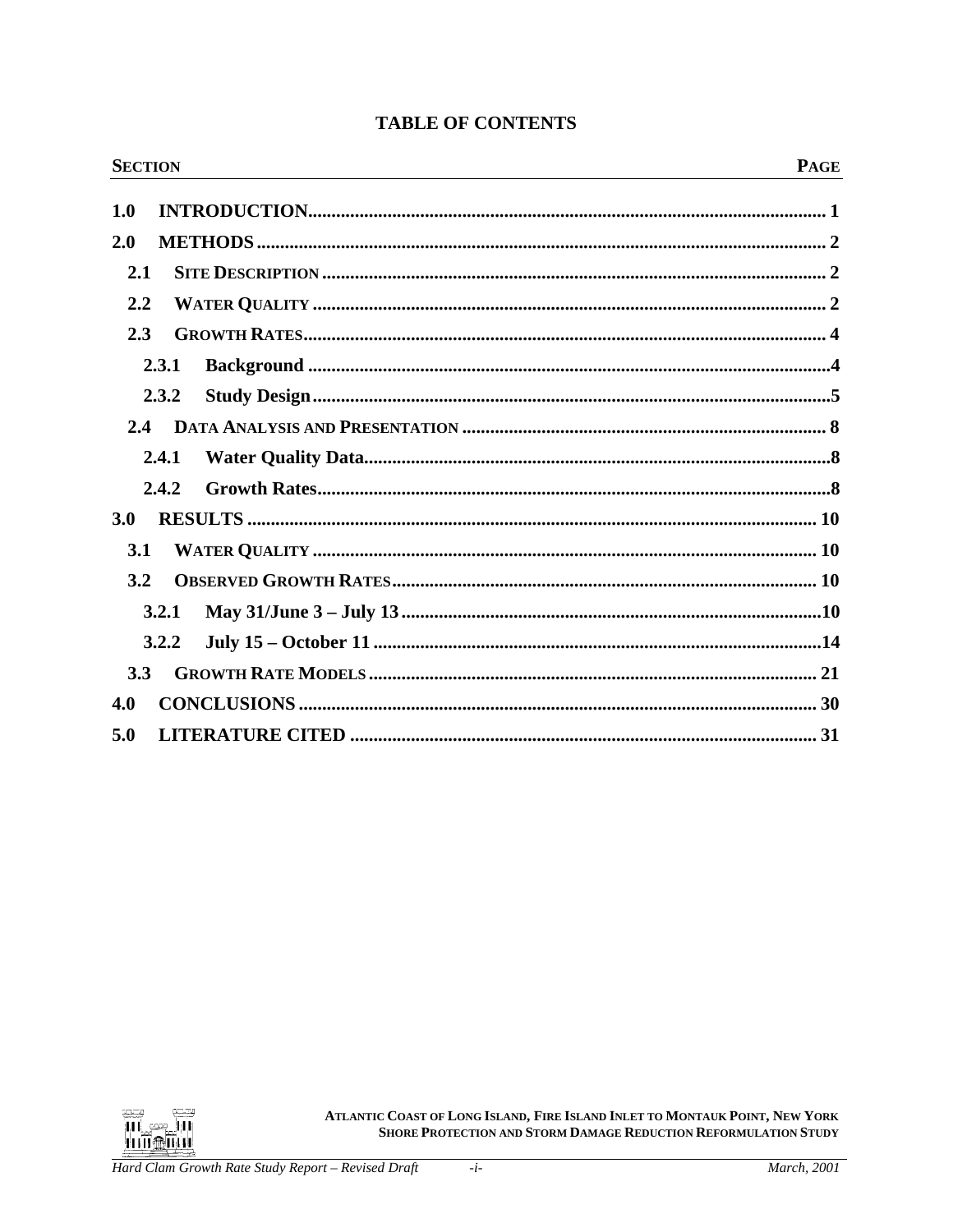# **LIST OF FIGURES**

| <b>FIGURES</b>                                                                     | <b>PAGE</b>                                                 |
|------------------------------------------------------------------------------------|-------------------------------------------------------------|
|                                                                                    |                                                             |
|                                                                                    |                                                             |
| FIGURE 3. LENGTH, WIDTH, AND DEPTH MEASUREMENTS OF HARD CLAMS, MERCENARIA          |                                                             |
| FIGURE 4. MEAN TEMPERATURE AND SALINITY RECORDED AT THREE GROW-OUT SITES, JUNE     |                                                             |
| FIGURE 5. LENGTH FREQUENCIES OF LIVE AND DEAD CLAMS MEASURED AT ALL THREE SITES    |                                                             |
| FIGURE 6. LENGTH FREQUENCIES OF LIVE AND DEAD CLAMS MEASURED AT MORICHES INLET     |                                                             |
| FIGURE 7. LENGTH FREQUENCIES OF LIVE AND DEAD CLAMS MEASURED AT FORGE RIVER        |                                                             |
| FIGURE 8. LENGTH FREQUENCIES OF LIVE AND DEAD CLAMS MEASURED AT SMITHS POINT       |                                                             |
| FIGURE 9. LINEAR REGRESSIONS FIT TO MEAN SIZE OF LENGTH (TOP), WIDTH (MIDDLE) AND  | DEPTH (BOTTOM) AT ALL THREE SITES, JULY - SEPTEMBER, 200023 |
| FIGURE 10. LINEAR REGRESSIONS FIT TO MEAN SIZE OF LENGTH (TOP), WIDTH (MIDDLE) AND | DEPTH (BOTTOM) AT ALL THREE SITES, JULY - OCTOBER, 2000. 24 |
| FIGURE 11. LINEAR REGRESSIONS FIT TO MEAN SIZE AND DRY WEIGHT ESTIMATES AT ALL     |                                                             |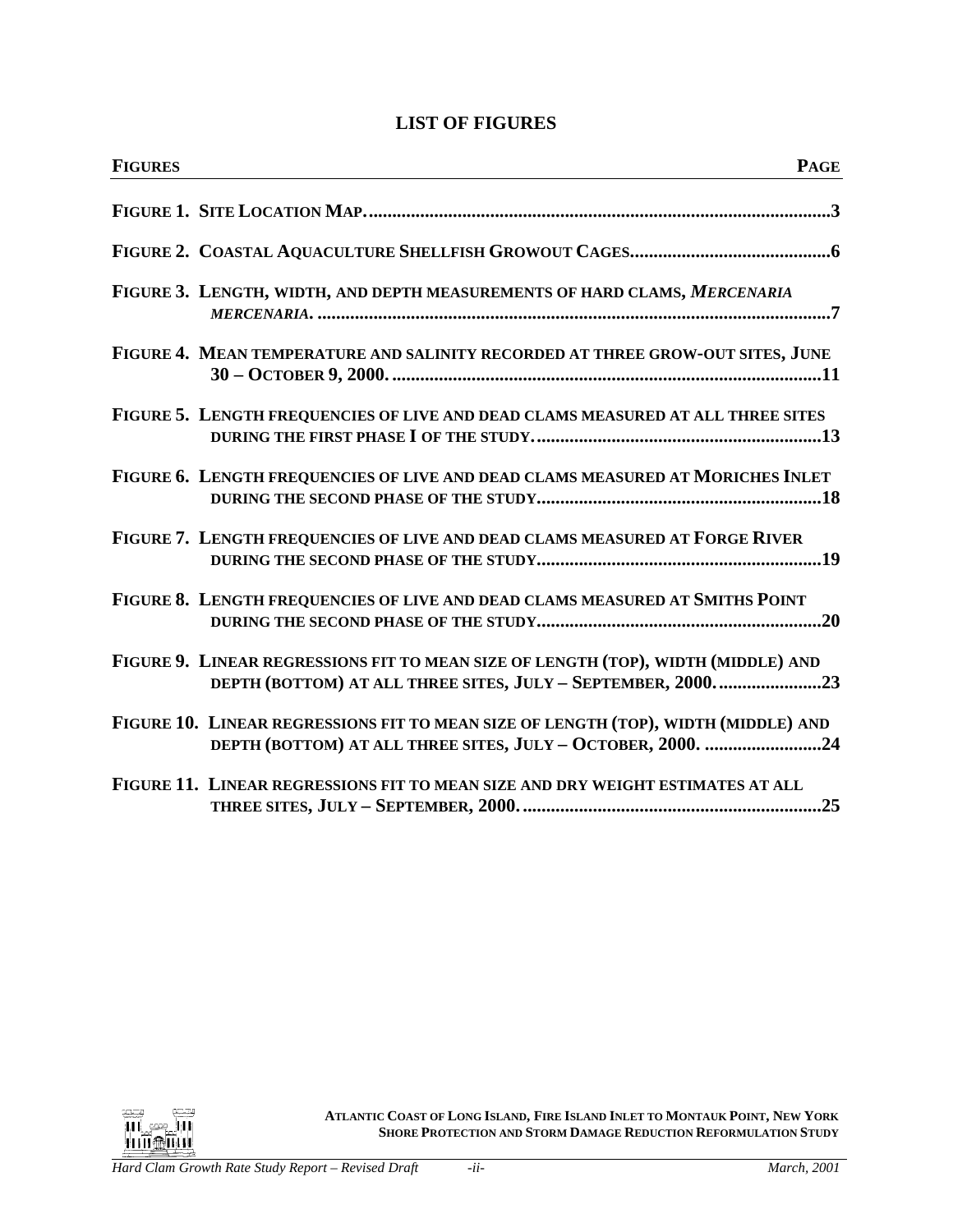# **LIST OF TABLES**

| <b>TABLES</b> | <b>PAGE</b>                                                                                                                                           |
|---------------|-------------------------------------------------------------------------------------------------------------------------------------------------------|
|               | TABLE 1. MEAN LENGTHS, WIDTHS, AND DEPTHS FOR CLAMS MEASURED FROM ALL CAGES                                                                           |
|               | TABLE 2. MEAN LENGTHS, WIDTHS, AND DEPTHS FOR CLAMS MEASURED FROM ALL CAGES<br>AND SITES ON JULY 15, AUGUST 10, SEPTEMBER 11, AND OCTOBER 11, 200015  |
|               | TABLE 3. RESULTS OF ONE-WAY ANALYSIS OF VARIANCE TEST (F TEST) FOR EQUAL MEAN<br>LENGTHS AMONG CAGES (INCLUDING CONTROLS) AT EACH GROW-OUT SITE AND   |
|               | TABLE 4. DRY WEIGHT MEASUREMENTS FOR INDIVIDUAL CLAMS SAMPLED DURING AUGUST,                                                                          |
|               | TABLE 5. REGRESSION COEFFICIENTS AND ESTIMATED MONTHLY SHELL GROWTH RATES (MM)<br>FOR CLAMS AT THREE GROW-OUT SITES IN MORICHES BAY, JULY 15 -        |
|               | TABLE 6. REGRESSION COEFFICIENTS AND ESTIMATED MONTHLY SHELL GROWTH RATES FOR<br>CLAMS AT THREE GROW-OUT SITES IN MORICHES BAY, JULY 15 - OCTOBER 11, |
|               | TABLE 7. REGRESSION COEFFICIENTS FOR CLAM DRY WEIGHTS AT THREE GROW OUT SITES IN                                                                      |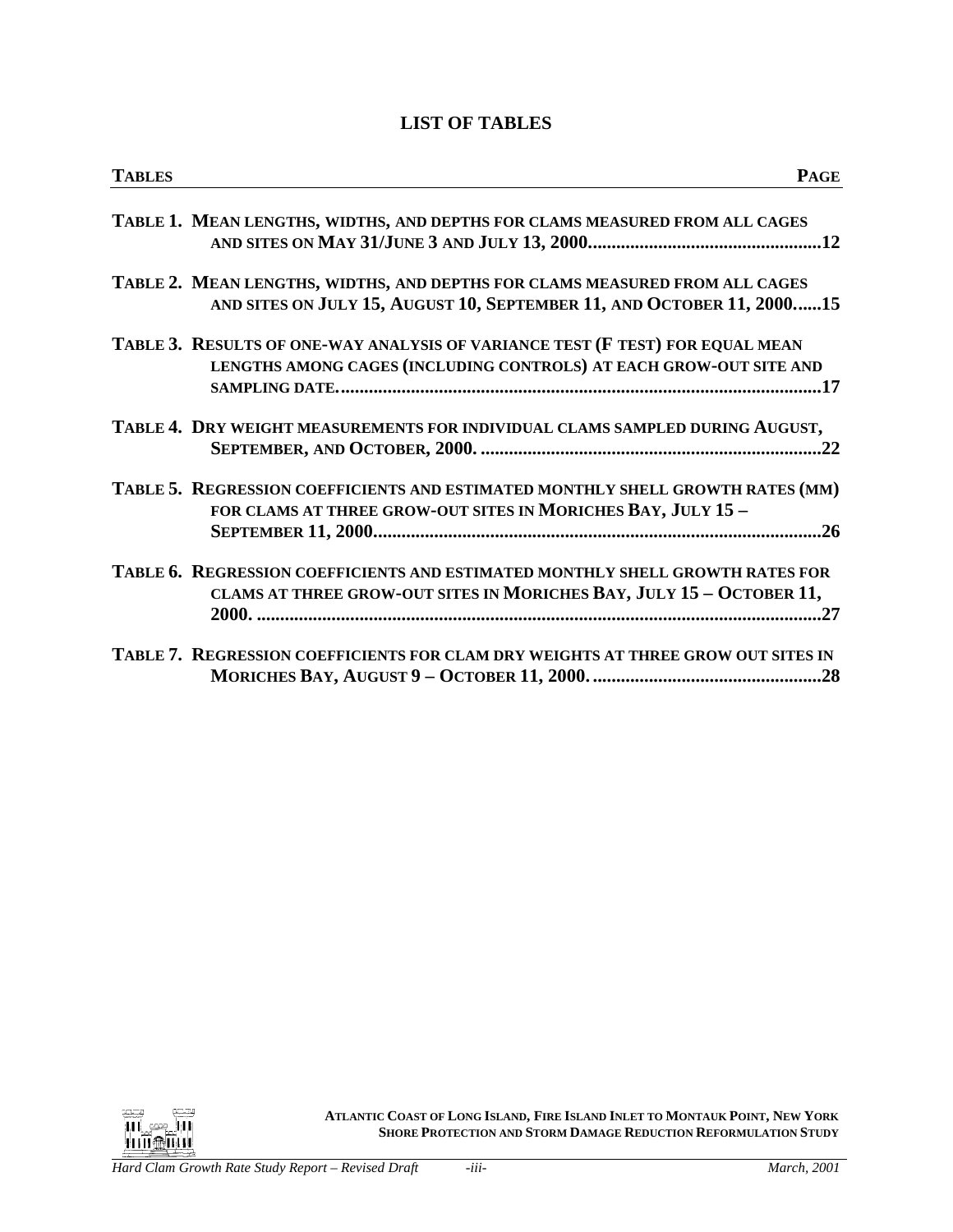## <span id="page-4-0"></span>**1.0 INTRODUCTION**

The Army Corps of Engineers, NY District (District) is conducting a reformulation of the shore protection and storm damage reduction project for the south shore of Long Island, New York, from Fire Island Inlet to Montauk Point. The project area includes the barrier islands, the Atlantic Ocean shorelines and adjacent back-bay areas of the Great South Bay, Moriches Bay, and Shinnecock Bay. Historically documented breaches resulting from major storm events have occurred along the project shoreline (USACE 1995). The Hurricane of 1938 created several openings to Moriches and Shinnecock Bays. During January 1980, a breach formed about 1,000 feet east of the eastern jetty of Moriches Inlet. Other locations along the study area have experienced breaching, overwash, or shoreline/dune recession sufficient to suggest that future storms could result in severe overwash or breach formation (USACE 1995).

The purpose of this study was to simulate the change in water parameters in the bay that could occur if the barrier island separating Great South Bay from the ocean were breached and the effect the resulting increase in salinity would have on the growth rate of the hard clam (*Mercenaria mercenaria*). The hard clam is harvested recreationally and is the most extensively distributed commercial clam in the United States (Ritchie 1977). According to Stanley (1983), the absence of hard clam populations is an ecological indicator of disturbance; changes in the population and recruitment of this species can be an indicator of the overall viability of coastal ecosystems. Adult clams do not move, and re-population of depleted hard clam beds requires larval settlement and several years of growth.

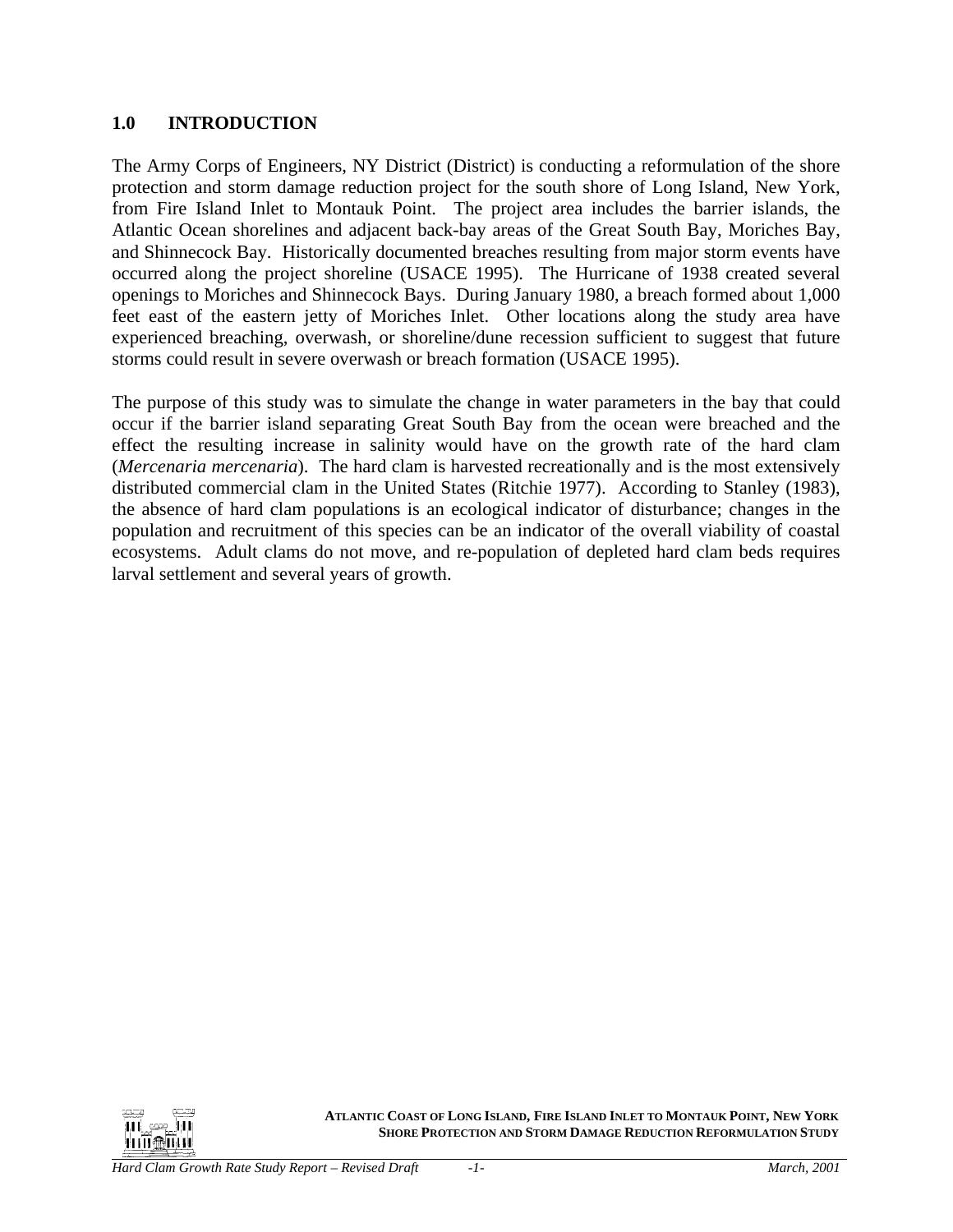## <span id="page-5-0"></span>**2.0 METHODS**

This study had two major components:

- To establish three hard clam grow-out stations with different mean salinities and monitor monthly growth rates of clams at each station.
- To monitor water parameters (salinity, temperature, dissolved oxygen, pH, specific conductivity and turbidity) in the grow-out area of the bay on a bimonthly basis during the course of the study.

#### **2.1 SITE DESCRIPTION**

The study area was located on the south shore of Long Island in Suffolk County, New York, in the townships of Brookhaven and South Hampton and within the waters of Moriches Bay (the bay). The bay is connected to the Atlantic Ocean through Moriches Inlet (MI) and by narrow channels to Great South Bay in the west and Shinnocock Bay to the east. Moriches Bay is a shallow coastal lagoon, nearly 13 kilometers (km) long, and  $1.5 - 4$  km wide and has a depth at mean low water of  $0.5 - 1.2$  meter (m) with a mean tidal range of 0.2 m (Turner 1983). Open ocean water entering the bay through MI has a major influence on the hydrography of the bay. The inlet effectively divides the bay into eastern (Moriches Bay) and western (Narrow Bay) halves.

## **2.2 WATER QUALITY**

Bi-monthly monitoring was conducted during eight sampling periods from late June to early October at each grow-out location and at four additional locations in the bay using Hydrolab Datasonde units (Figure 1). The units were secured in place with 15-pound (lb) mushroom anchors and suspended in the water column with 9-inch round buoy markers. They were programmed to take readings every 20 minutes and were left in the water for 24 – 48 hour intervals. Upon retrieval, data were downloaded onto a laptop computer and entered into spreadsheet data files.

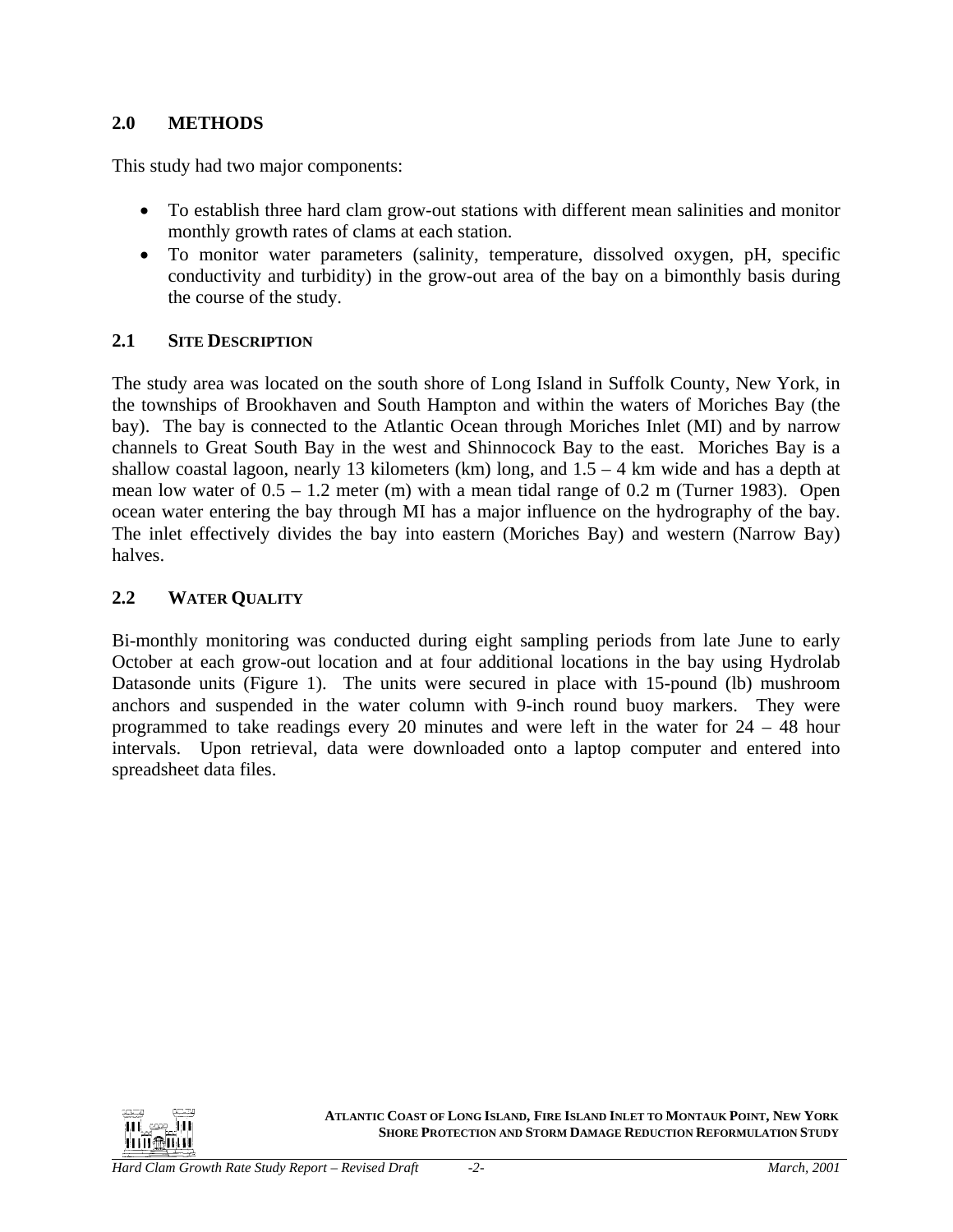<span id="page-6-0"></span>Figure 1. Site Location Map.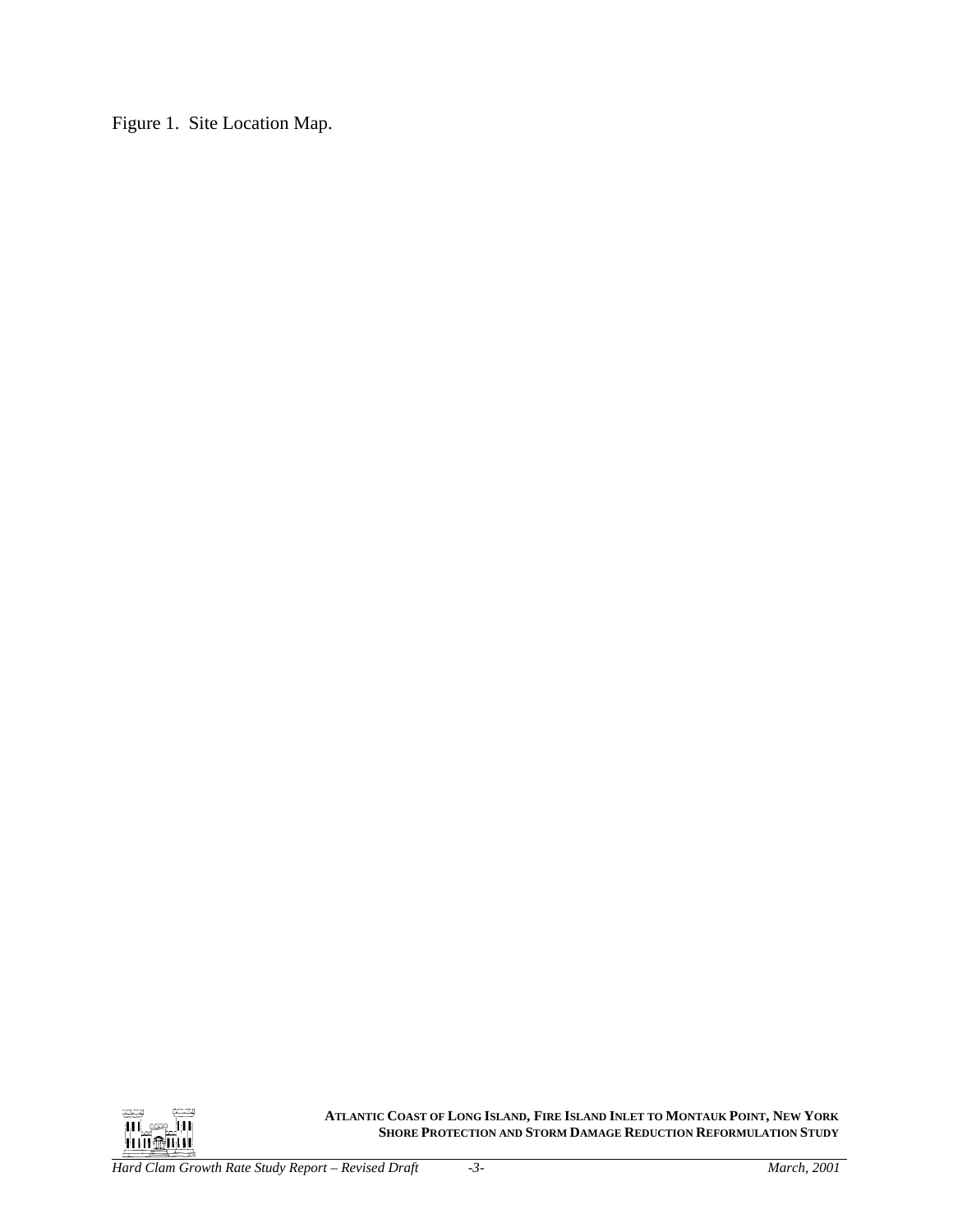## <span id="page-7-0"></span>**2.3 GROWTH RATES**

## **2.3.1 Background**

The growth rate of adult hard clams slows with increase in length; clams  $35 - 39$  millimeters (mm) in length grow about three times faster than clams that are 65-69 mm long (Pratt and Campbell 1956). As described in greater detail below, hard clams  $20 - 40$  mm in length were used for this study. In New York, clams in this size range are reported to be 2 years old (Ansell 1968). Local variation in annual growth is extreme and the extent of variation is more or less the same throughout the continuous range of the species; based on observed growth increments of clams in two locations in New York, annual growth rates of 40 mm clams were predicted to be 5 and 16 mm (Ansell 1968). A similar variation was reported for 40 mm clams in New Jersey. In the northern part of its range (including New York), growth takes place only in the warmer months of the year (Ansell 1968). Growth between ages 2 and 5 is linear (Stanley 1983).

Temperature is the most important factor in growth and reproduction of the hard clam; optimum temperatures for hard clam growth vary from approximately  $20 - 23$  degrees Celsius (°C) (Stanley 1983). Predicted monthly summer growth increments of 40 mm clams ranged from 2.9 – 5.4 mm in Rhode Island at mean temperatures of  $22.5 - 23.5$ °C, but only  $1.1 - 2.1$  mm in Virginia at mean temperatures of 24.8 to 28°C (Ansell 1968). Shell growth ceases below 9 and above 31°C (Ansell 1968).

Unlike temperature, salinity does not have a major influence on growth (Rice and Pechenik 1992). The hard clam is found in salinities ranging from  $10 - 35$  parts per thousand (ppt), but growth is reported to be optimal between about 26 and 27 ppt (Davis, undated, as cited in Rice and Pechenik 1992). Turner (1953) reported that growth of hard clams was optimal between 24 – 28 ppt. Laboratory studies show that the optimum salinity range for siphon extension in adult and juvenile hard clams is 24 – 32 ppt (Van Winkle 1976).

Within the limits set by temperature, other factors which may affect the growth of hard clams include salinity, current velocity, the presence or absence of vegetation (especially *Spartina*) on the clam beds, dissolved oxygen concentration, and various aspects of the bottom material in which the animals are living (Ansell 1968). Food availability, which is affected by the density of phytoplanktonic food organisms in the water and their nutritional quality, and the current speed that transports them, is known to be an important factor affecting growth (Ansell 1968, Rice and Pechenik 1992).

Predation is the primary natural control of hard clam populations (Virstein 1977). Predators include fish, birds, starfish, crabs, and other mollusks. The clam's defenses are burrowing and setting among shells or rocks. Without shell, rock, or other cover, the juvenile hard clam is nearly exterminated by predators (Kraeuter and Castagna 1980).

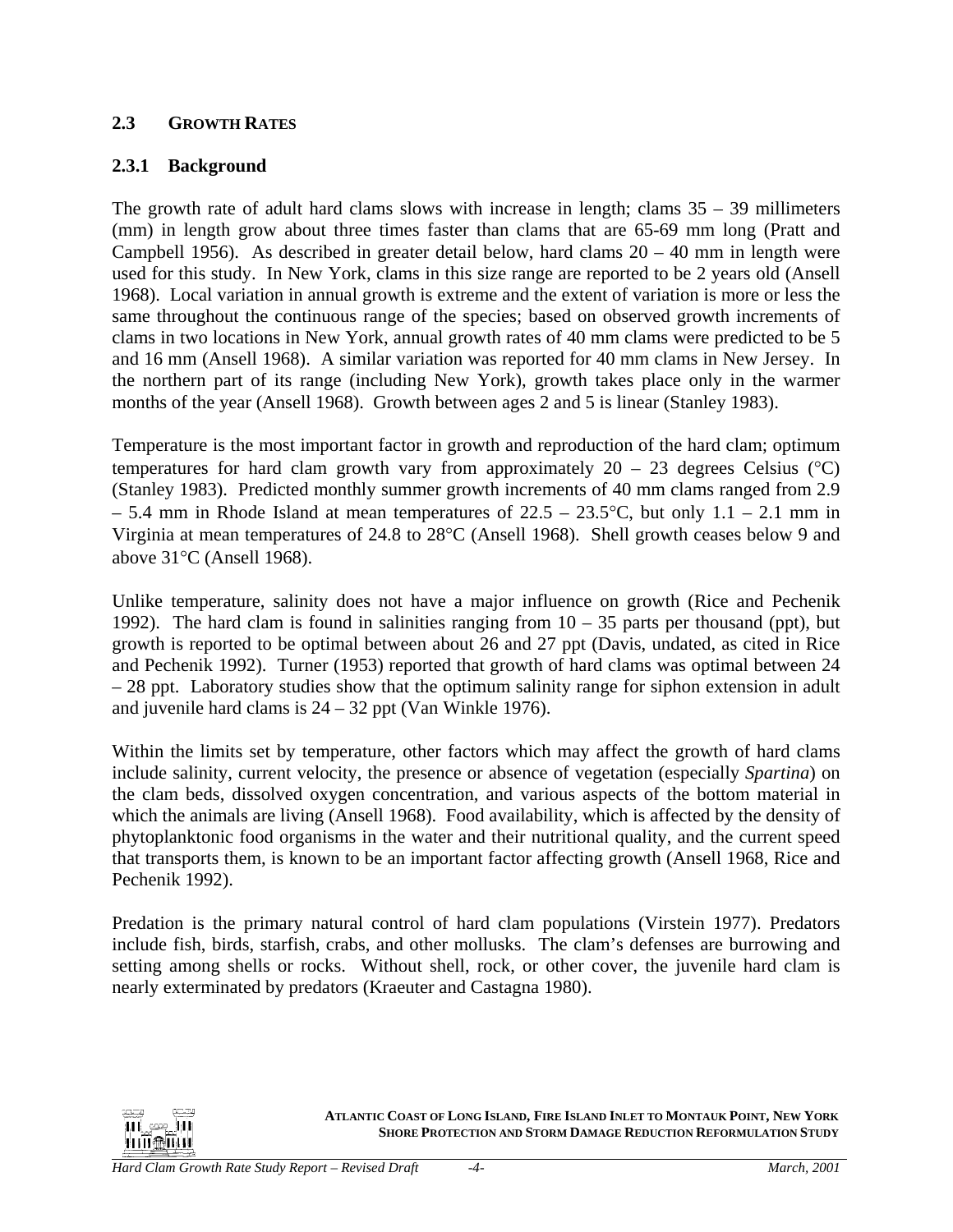## <span id="page-8-0"></span>**2.3.2 Study Design**

Three grow-out sites were chosen based on salinity data collected in May using a corded Hydrolab Datasonde  $H_2O$  probe unit that was deployed at a number of locations at varying distances from the inlet. These locations were in MI, east of the mouth of the Forge River (FR) and north of Masury Point, and east of MI (Figure 1). Clams used for the study were acquired from the Cornell Cooperative hatchery in Southhold and were put into bottom culture grow-out cages in order to control predation and provide access for monthly measurements (Figure 2).

The growth study was conducted from early June to mid-October, 2000. Because a number of cages were either destroyed or lost during June and July, the experiment was started over in mid-July with additional clams that were added to those remaining at the end of the first six weeks of the study. One of the grow-out locations was moved during the second part of the study. Due to the addition of new clams to the grow-out cages in mid-July, data from the first and second study periods were treated separately.

All clams were measured by length, width and depth (Figure 3) at the start and end of the first and second growth periods. All measurements were made using calipers that measured to the nearest 0.1 mm. Sub-samples from each cage at each site were measured on two sampling occasions during the second growth period.

## Growth Period I (June 3 - July 12)

The original experimental design consisted of five replicate cages of 50 clams each and two control cages, one with 50 clams and one with 32 clams, deployed at each of the three grow-out locations. The control cages of 50 and 32 were established to test for differences in growth that could be caused by clam density. The five sample cages were set in line and secured to each other with a 5-ft length of rope with a 15 lb mushroom anchor at each end. The two control cages were set up in the same manner and set parallel to the sample cages. The cages used were Coastal Aquaculture (CA) model OBC-3 cages with a 5/8 inch square mesh. The three original grow-out sites were the original MI site (high salinity), FR (medium salinity), and a low salinity site located approximately 1 mile east of the inlet (Figure 1).

Cages at the original MI site were lost or destroyed in June, presumably as a result of heavy recreational boating in the area. In addition, the site east of the inlet (EI) was disturbed in July when cages were dislodged from the bottom during an extreme weather event. At this time (July 12, 2000) the study was terminated and clams were collected, consolidated by site, and measured. The shells of the clams that died were also measured. The clams that survived were then combined with additional clams provided by Cornell Cooperative to restart the study.

## Growth Period II (July 15 – October 11, 2000)

The sampling design was modified during the second part of the study. Three sample cages and one control cage, each containing 50 clams, were deployed at each grow-out location (MI, FR, and a new low salinity site located near Smith Point (SP), just east of the Fire Island bridge, (Figure 1).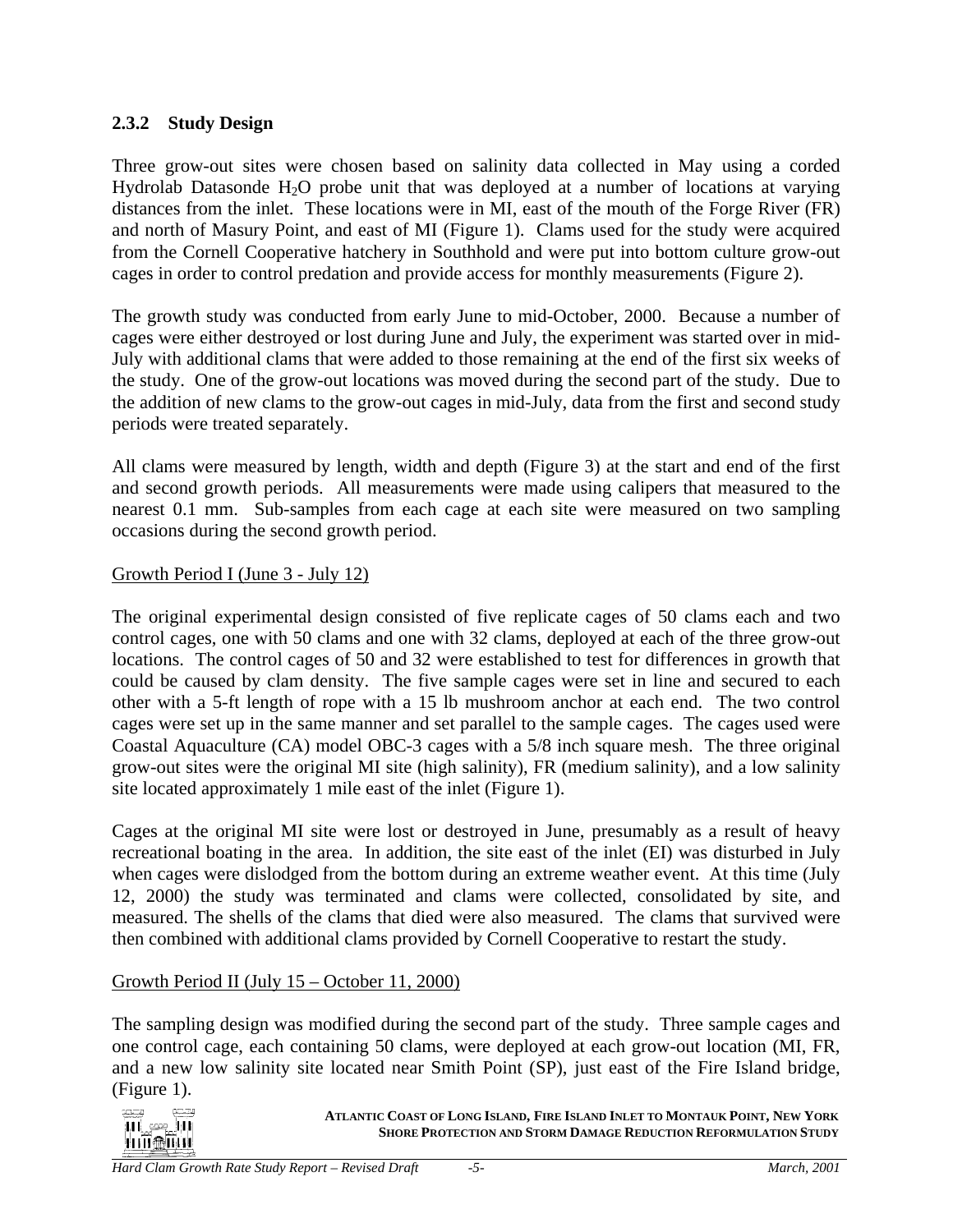

<span id="page-9-0"></span>Figure 2. Coastal Aquaculture Shellfish Growout Cages.

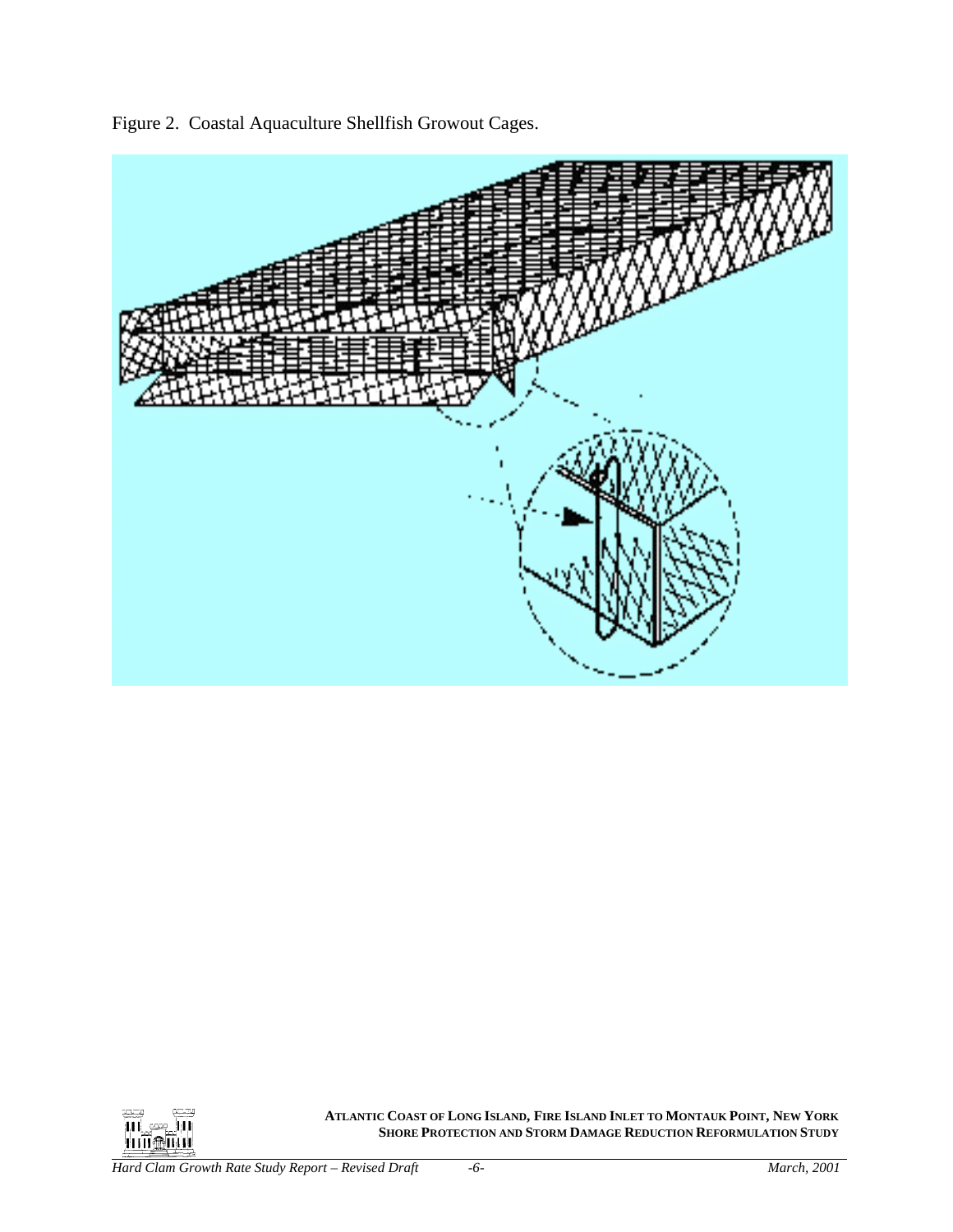<span id="page-10-0"></span>



ШL. -111 **THIMAIN**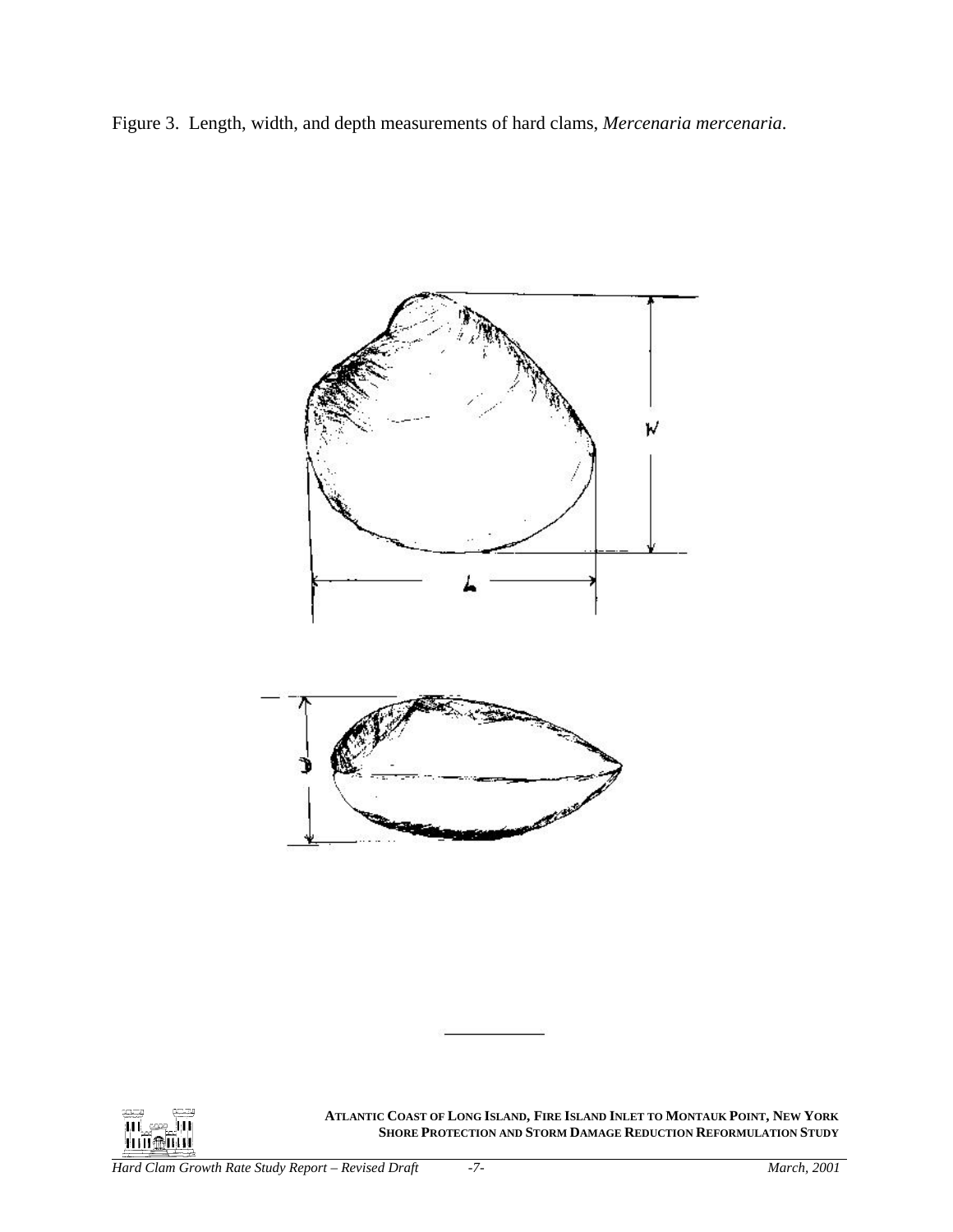<span id="page-11-0"></span>Clam growth in the sample cages was monitored in August and September by measuring the sizes of a randomly selected sub-sample of 25 clams from each cage, and at the end of the experiment in October, by measuring all clams. In order to avoid some of the recreational boat traffic believed to have destroyed the original MI site, the new MI site was established slightly to the northeast of the original site, out of the main boat channel. Cages used for this part of the study were 3/8 inch CA model OBC-2 cages. The smaller mesh was used to reduce problems with predation by starfish experienced previously.

# **2.4 DATA ANALYSIS AND PRESENTATION**

# **2.4.1 Water Quality Data**

Water quality data collected during the course of the experiment were downloaded from the Hydrolabs and entered into spreadsheet data files. Minimum, maximum, means, and standard deviations were calculated for each parameter for each  $24 - 48$  hour sampling period. Mean temperature and salinity data were plotted for all eight sampling dates for each grow-out site. In addition, all temperature and salinity data recorded at 20 minute intervals were plotted for each site and sampling period, along with vertical lines indicating the times of high and low tide at the inlet (Appendix A, Figures A1 – A16). The August 9 FR temperature and salinity data were lost due to an instrument malfunction.

# **2.4.2 Growth Rates**

## May  $31/J$ une  $3 -$ July 13

Size measurements for all the clams placed in each treatment cage (n=50) and the two control cages (n=50 and 32) taken at the beginning of the experiment were averaged to estimate an overall mean length, width, and depth for each cage. All measurements were recorded in tenths of mm and means were rounded off the nearest 0.1 mm. Overall means were calculated for each site from all the clams (treatments plus controls) put in the water at the beginning of the experiment and removed from the water at the end. Clams removed at the end were not differentiated by cage, but live clams were differentiated from dead ones.

## Phase 2 (July 15 – October 11)

يججح

Mean sizes were calculated for all clams (n=50) placed in each cage at the beginning and end of this growth period. During August and September, randomly selected sub-samples (n=25) from each replicate cage were measured. All measurements were recorded in tenths of mm and means were rounded off the nearest 0.1 mm. Mean size estimates for the beginning and end of the experiment included clams from the control cages. Dead clams were differentiated from live ones on each date. Dry weight measurements from each sampling date at each site (two clams from each cage) were averaged for growth rate analysis.

Seasonal growth rates were determined for each grow-out site from the differences in mean size between July 15 and October 11 (88 days) and from differences in mean dry weights between August 9 and October 11 (62 days) and by fitting linear regressions to mean length, width, depth

**ATLANTIC COAST OF LONG ISLAND, FIRE ISLAND INLET TO MONTAUK POINT, NEW YORK** $\mathbf{H}$   $\cong$   $\mathbf{H}$ **SHORE PROTECTION AND STORM DAMAGE REDUCTION REFORMULATION STUDY hiñ@Mul**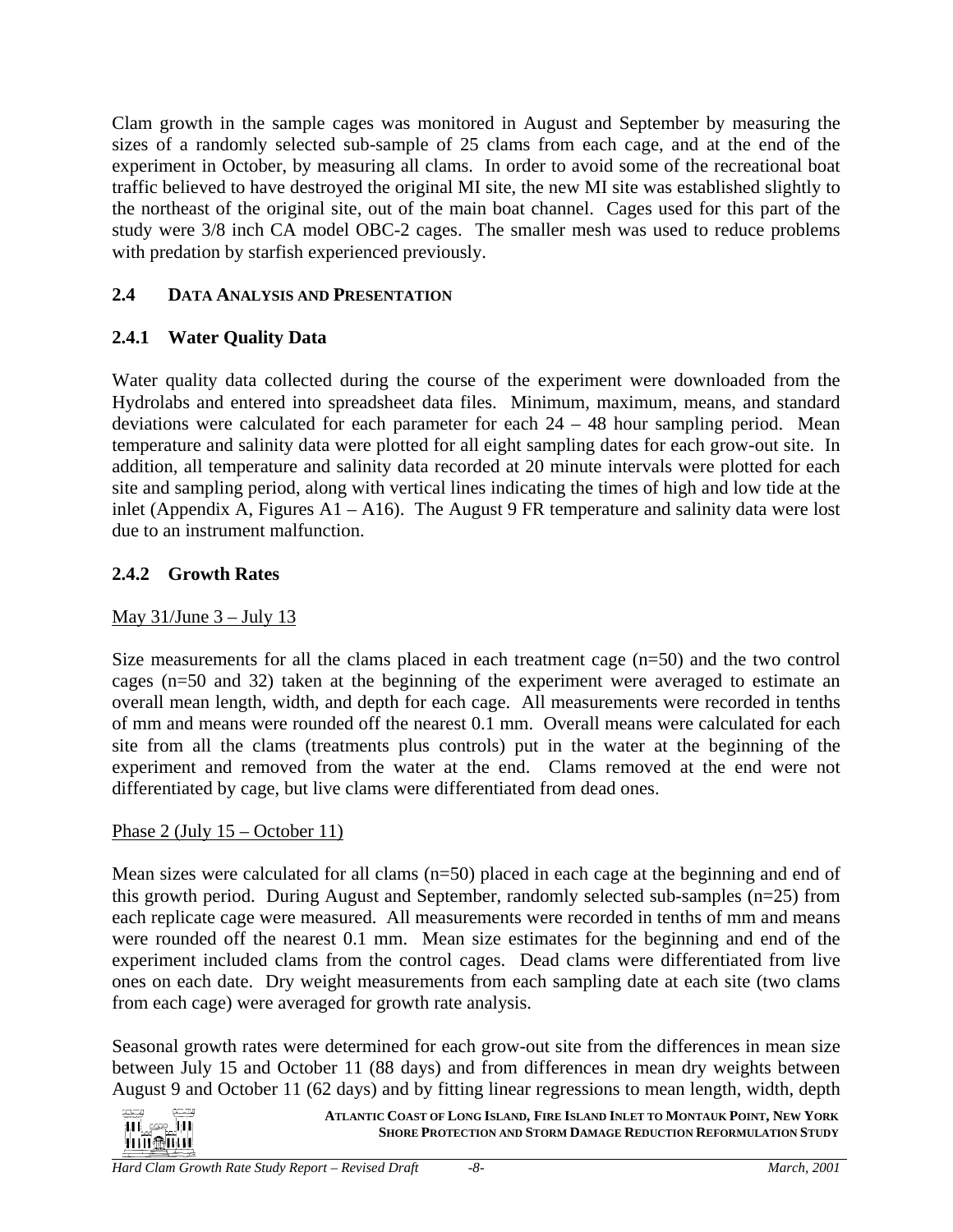and dry weight estimates for each grow-out site on each sampling date. Separate regression analyses were performed with July – September and July – October data. Only those regression equations with statistically significant slopes (*i.e.*, slopes that were not equal to zero) were used to estimate growth and to compare growth between sites. Mean monthly summer growth rates were calculated for all three sites using both methods. Differences in non-zero slopes between sites were tested for each size measurement using analysis of covariance (ANCOVA) to determine if there were statistically significant differences in growth rate between sites.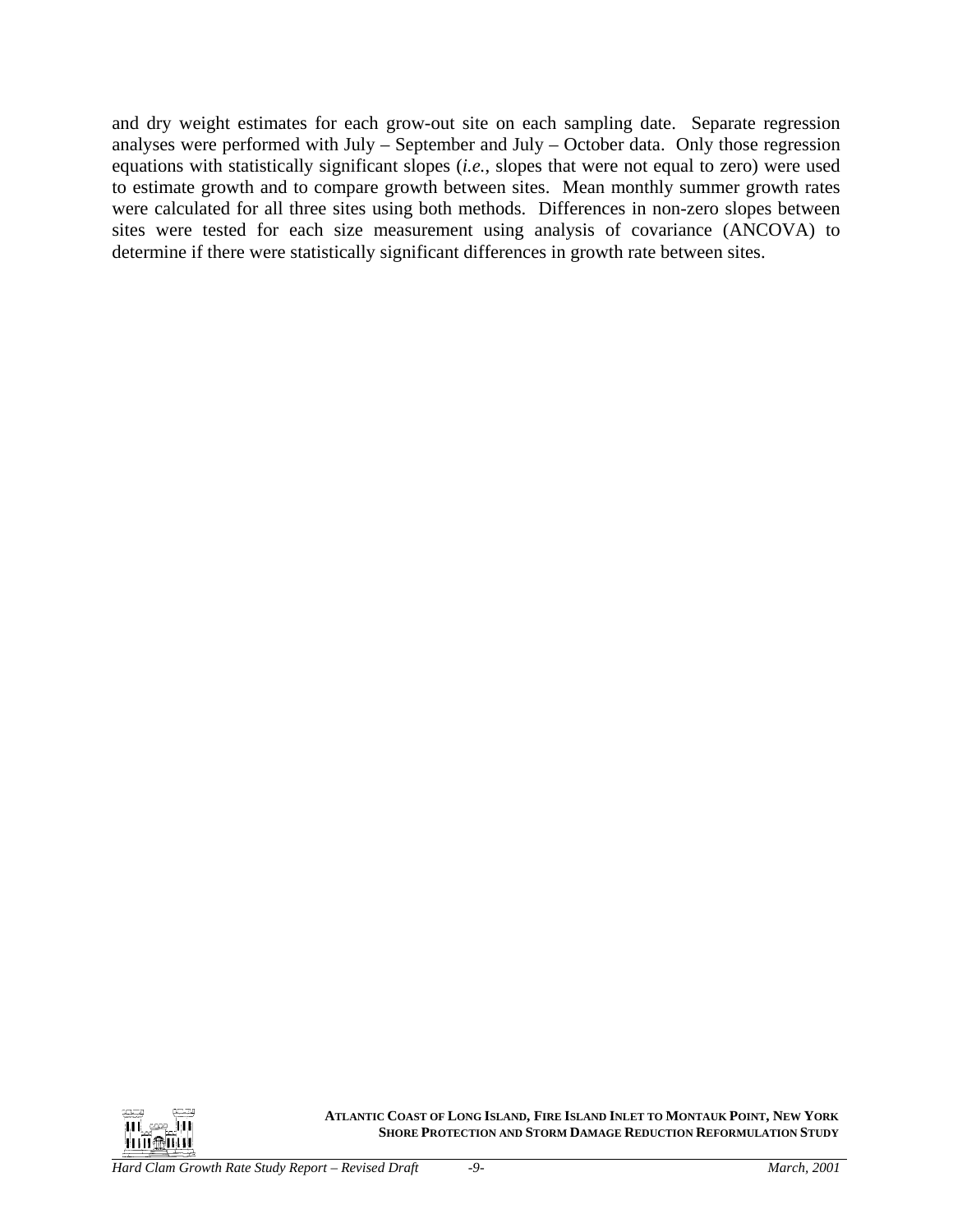## <span id="page-13-0"></span>**3.0 RESULTS**

#### **3.1 WATER QUALITY**

Average temperatures varied by as much as 5.3°C between grow-out sites in the summer and by as little as 1.2°C in the fall (Figure 4). As expected, the mean temperature began to drop as the seasons progressed from late summer to early fall. Mean temperatures peaked at 26.8°C during August 9 at SP, at 23.9°C on July 14 at FR, and 21.4 and 21.7°C on August 9 and September 13 at MI. The highest summer temperatures were consistently recorded at SP throughout the summer and the lowest at MI. During late September and early October, the lowest mean temperatures were recorded at SP.

Average salinities were highest thoughout the entire monitoring period at the MI site, ranging from 30.1 ppt in August to 33.2 ppt in early October. Mean salinities at SP were consistently the lowest, ranging from 23.8 ppt on August 9 to 27.3 ppt on August 2 and 27.5 ppt in late September. Mean salinities at FR were intermediate, ranging from 27.6 ppt in mid-July and early August to 31.3 ppt in October.

## **3.2 OBSERVED GROWTH RATES**

Results presented in the following two sections were based on observed changes in mean size and dry weight recorded at the three grow-out sites between the initial deployments of clams on May 31/June 3 and July 15 and their removal on July 13 and October 11.

## **3.2.1 May 31/June 3 – July 13**

The mean sizes (length, width, and depth) of clams initially deployed in each of five cages at the three sites between May 31 and June 3, plus the controls, are shown in Table 1. Also shown are the mean sizes of the surviving clams at each site on July 13. Length frequency distributions of clams that were put in the water initially and the live and dead clams that were taken out of the water six weeks later are shown in Figure 5. In general, length frequencies were skewed to the right at the beginning and end of this first growth period (*i.e.*, there was a higher proportion of larger clams with modal lengths of about 35 mm).

Small increases in mean size  $\ll 1$  mm) were noted at MI and EI, but mean length, width, and depth actually decreased at FR during the six week period. The heavy losses of clams (13% at EI, 44% at FR, and 75% at MI) caused severe reductions in the number of clams that were remeasured on July 13. For this reason, differences in mean size at the beginning and the end of this growth period did not produce reliable growth data.

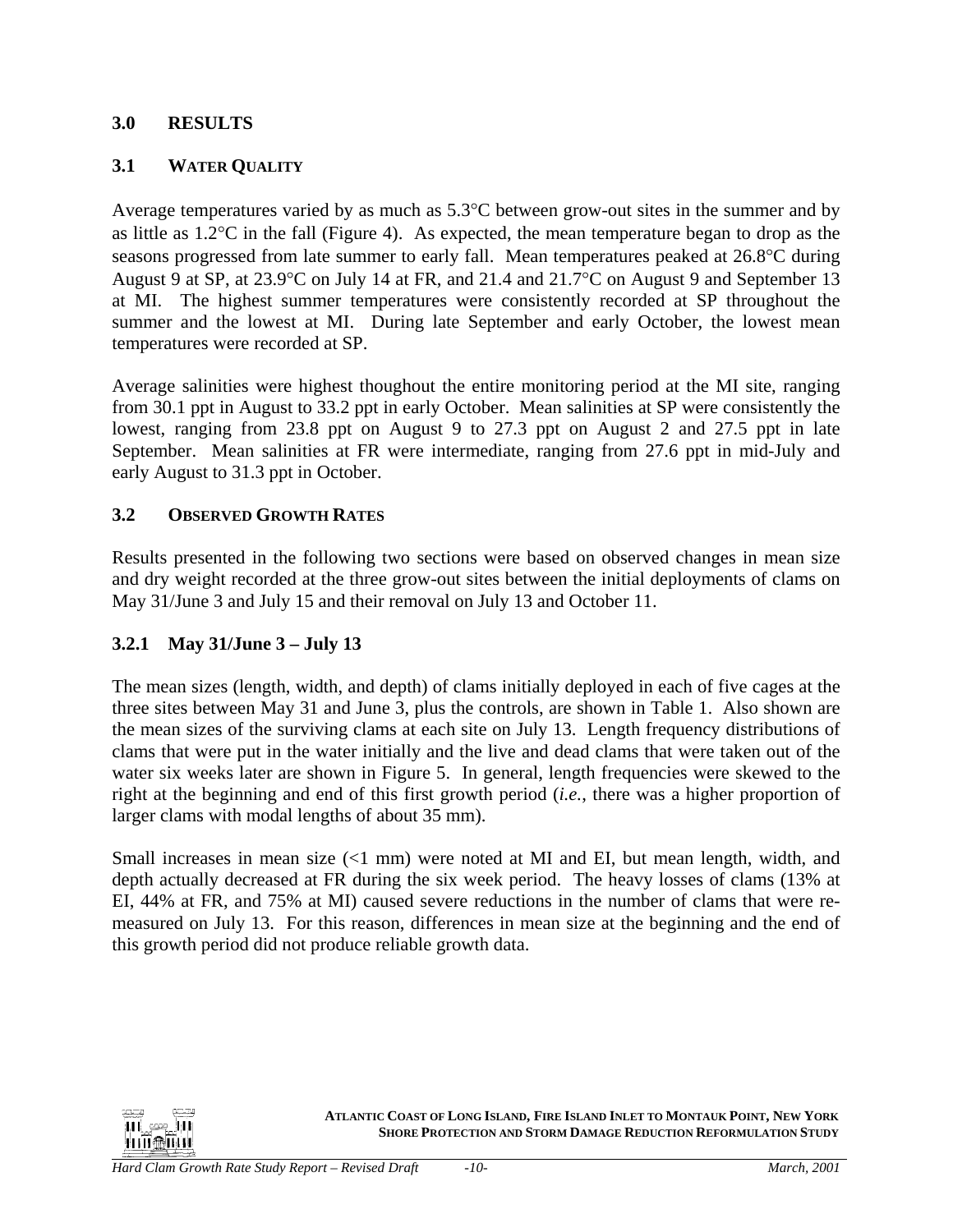

<span id="page-14-0"></span>Figure 4. Mean temperature and salinity recorded at three grow-out sites, June 30 – October 9, 2000.

Note: August 9 data were deleted from plots due to equipment malfunction.

 $\overline{\mathbf{H}}$  ,  $\mathbf{H}$ 山頂命面面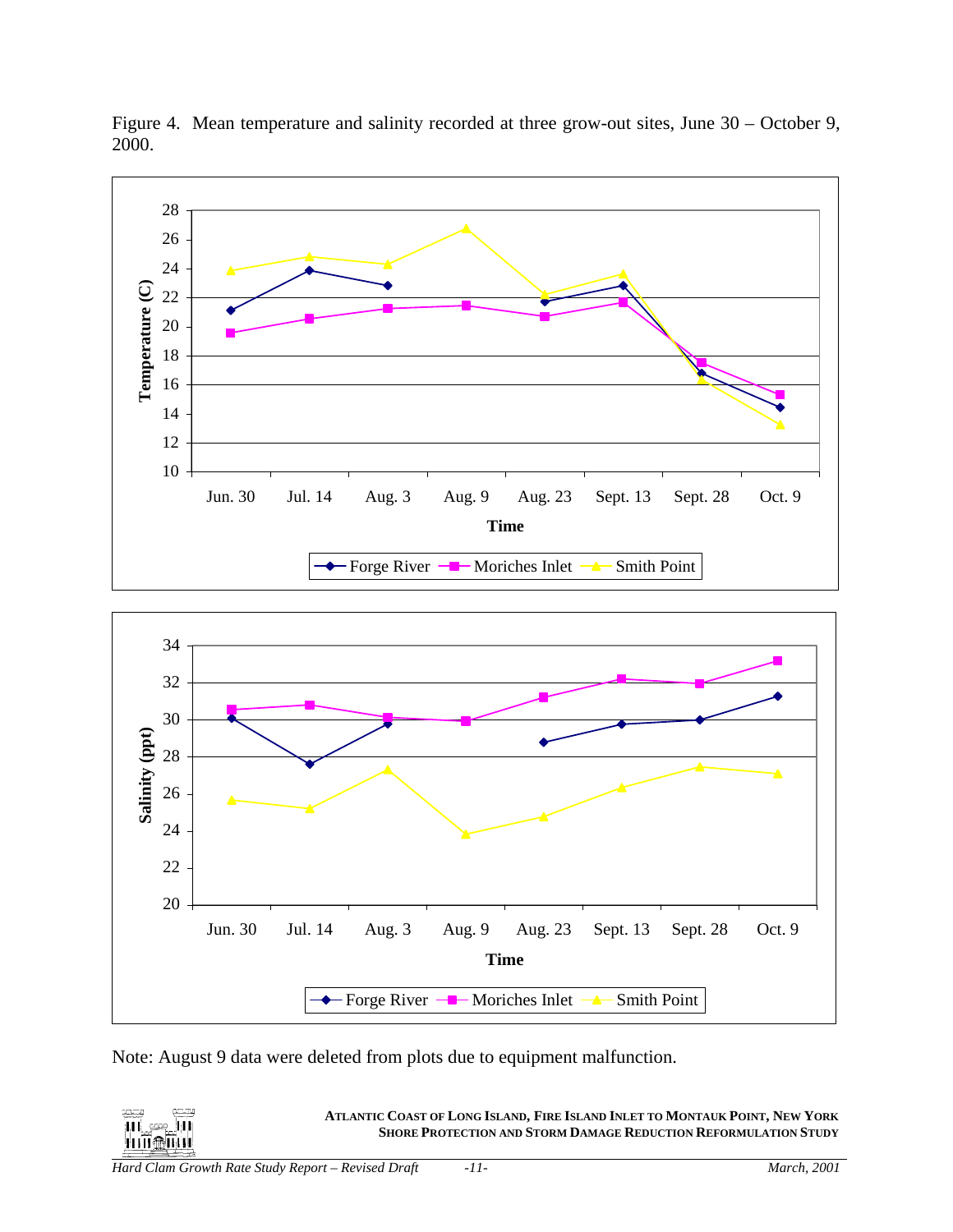| <b>Site</b> | <b>Date</b> | Cage         | # of Clams      | <b>Mean</b> | <b>Mean</b> | <b>Mean</b>  |
|-------------|-------------|--------------|-----------------|-------------|-------------|--------------|
|             |             |              | <b>Measured</b> | Length      | Width       | <b>Depth</b> |
|             |             |              |                 |             |             |              |
| Moriches    | 3-Jun-00    | Α            | 50              | 32.7        | 27.3        | 18.3         |
| Inlet       |             | B            | 50              | 32.9        | 28.8        | 18.4         |
|             |             | $\mathsf C$  | 50              | 32.6        | 28.9        | 17.8         |
|             |             | D            | 50              | 33.0        | 28.1        | 18.9         |
|             |             | E            | 50              | 33.5        | 28.7        | 18.9         |
|             |             | Controls     | 82              | 29.1        | 25.2        | 16.3         |
|             |             | <b>Total</b> | 332             | 32.0        | 27.6        | 17.9         |
|             |             |              |                 |             |             |              |
|             | 13-Jul-00   | <b>Total</b> | 83              | 32.5        | 28.3        | 18.8         |
|             |             |              |                 |             |             |              |
| Forge       | 3-Jun-00    | Α            | 50              | 31.5        | 27.5        | 17.4         |
| River       |             | $\sf B$      | 50              | 31.7        | 27.9        | 17.9         |
|             |             | $\mathsf{C}$ | 50              | 33.1        | 27.6        | 18.4         |
|             |             | D            | 50              | 32.6        | 27.0        | 18.2         |
|             |             | E            | 50              | 33.0        | 27.4        | 18.3         |
|             |             | Controls     | 82              | 32.0        | 27.2        | 17.8         |
|             |             | <b>Total</b> | 332             | 32.3        | 27.4        | 18.1         |
|             |             |              |                 |             |             |              |
|             | 13-Jul-00   | <b>Total</b> | 186             | 32.1        | 26.9        | 17.7         |
| East of     | 3-Jun-00    | Α            | 50              | 31.5        | 26.3        | 17.5         |
| Inlet       |             | B            | 50              | 32.7        | 28.9        | 18.1         |
|             |             | $\mathsf C$  | 50              | 30.2        | 25.0        | 16.8         |
|             |             | D            | 50              | 29.5        | 25.9        | 16.3         |
|             |             | E            | 50              | 28.4        | 23.8        | 15.7         |
|             |             | Controls     | 82              | 29.0        | 25.3        | 16.4         |
|             |             | <b>Total</b> |                 |             |             |              |
|             |             |              | 332             | 30.2        | 25.9        | 16.8         |
|             | 13-Jul-00   | <b>Total</b> | 289             | 30.6        | 26.1        | 17.2         |

<span id="page-15-0"></span>Table 1. Mean lengths, widths, and depths for clams measured from all cages and sites on May 31/June 3 and July 13, 2000.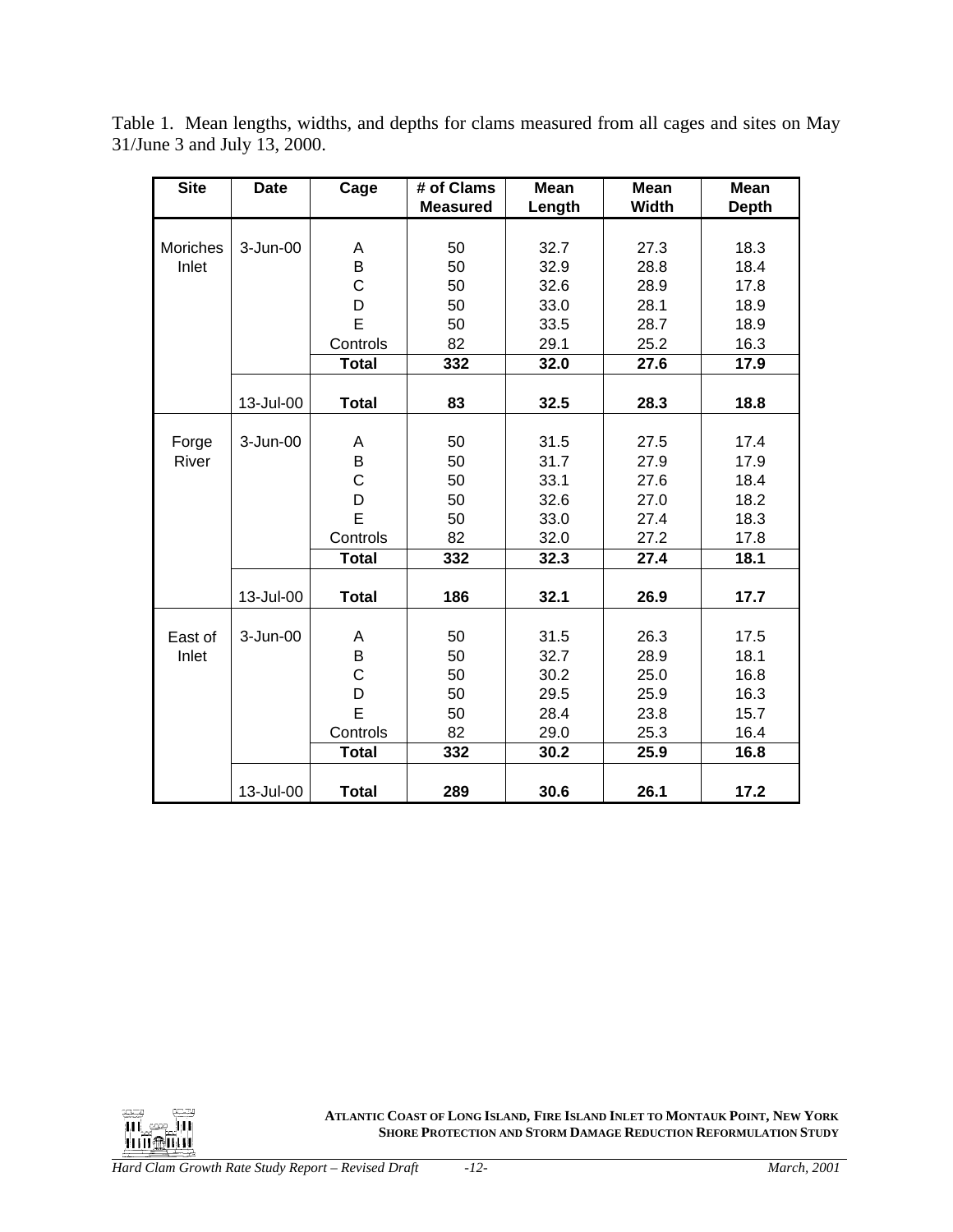

Figure 5. Length frequencies of live and dead clams measured at three grow-out sites in Moriches Bay, June 3 and July 13, 2000.

**III** ere III **THUMAN** 

**ATLANTIC COAST OF LONG ISLAND, FIRE ISLAND INLET TO MONTAUK POINT, NEW YORK SHORE PROTECTION AND STORM DAMAGE REDUCTION REFORMULATION STUDY**

<span id="page-16-0"></span>*Hard Clam Growth Rate Study Report – Revised Draft -13- March, 2001*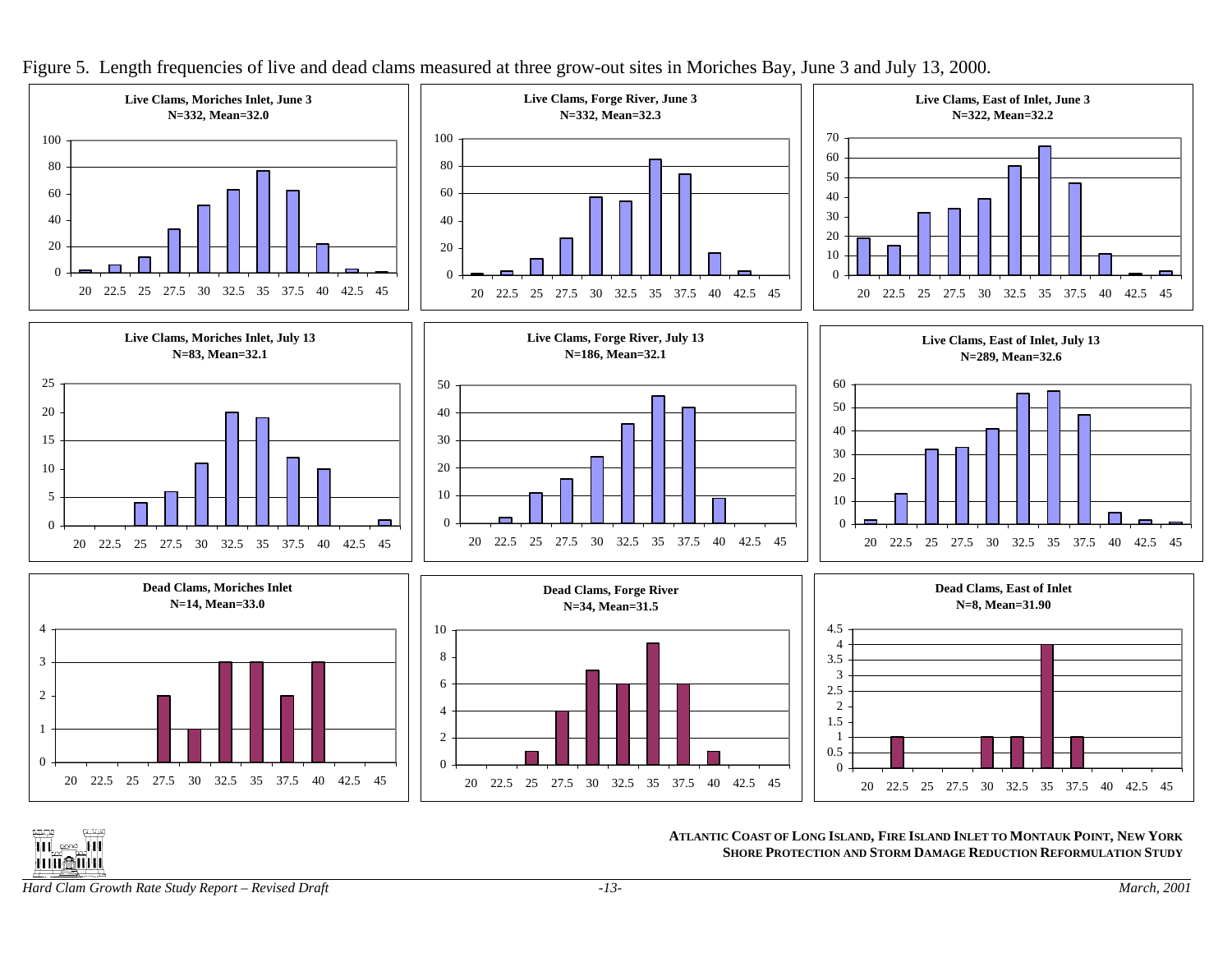## <span id="page-17-0"></span>**3.2.2 July 15 – October 11**

The mean sizes of all clams deployed in each cage at the three grow-out sites on July 15 (including controls) are shown in Table 2 along with the mean sizes of sub-samples  $(n=25)$  on the three subsequent occasions when clams were removed from the water for measurement. Length frequency distributions of clams that were put in the water on July 15 and live and dead clams that were removed from the water on August 10, September 11, and October 11 are shown in Figures 6-8. Length distributions were slightly bi-modal with one mode at  $25 - 27.5$  mm and a second one at 32.5 – 35 mm. Length distributions were bi-modal at MI at each remeasurement and at FR in September and October, but not at SP. A higher percentage of smaller clams were put in the water at MI in July than at the other two sites, causing the mean sizes at this site on July 15 to be notably lower than at the other two sites (Table 2). The loss of one cage at MI in September and of two more cages (one replicate and the control cage) at this site in October severely reduced sample sizes.

One-way analysis of variance (ANOVA) revealed no significant  $(P=0.05)$  differences between mean lengths in replicate cages at either MI or SP, but the clams in cage A at FR were significantly smaller on three of the four dates (Table 3). Based on these results, size measurements from all cages were combined at MI and SP, but the measurements from cage A at FR were excluded from the overall mean size calculations for each sampling date. With this exception, clams in the control cage were not significantly different in size from the clams in the experimental cages at any site and were therefore included in the overall mean size estimates for each site at the beginning and end of the experiment. The absence of any difference in the mean size of clams in the control cages in October at FR and SP indicates that there was no effect of handling and removal from the water on the growth of clams that were measured over the course of the study.

Shell growth at MI was about twice as fast as at the two interior sites. Growth in length between July 15 and October 11 was 3.0 mm at MI, 1.6 mm at FR, and 1.7 mm at SP, producing average monthly growth rates of 1.0, 0.53 and 0.57 mm, respectively. Growth in width was 3.1, 1.0, and 1.4 mm at the same three sites and averaged 1.03, 0.33, and 0.47 mm per month. Growth in depth was 2.4, 1.7, and 1.2 mm and averaged 0.80, 0.57, and 0.40 mm per month. Monthly summer length increments of  $0.5 - 1.0$  mm are low compared to growth data reported for most other North American sites by Ansell (1968).

The mean lengths of the dead clams were consistently  $2.5 - 3.5$  mm smaller than the mean lengths of the survivors, indicating that the mortality rate was higher for smaller clams. Of the original 200 clams deployed at each site, 15% died at FR during the experiment and 20% died at SP. Mortality over the course of the study could not be calculated at the inlet because of the lost cages, but mortality rates between July 15 and August 10 were similar at all three sites  $(12 -$ 15% of the 150 clams in the three experimental cages). Because differences in the mean sizes of the survivors were used to estimate growth rates and the smaller clams suffered higher mortality rates than the larger ones, the growth rates reported in this study are slightly over-estimated. However, as long as the mortality rates were about the same at each site over the summer (*i.e.*, 15 – 20%), the differences in growth between sites were not affected.

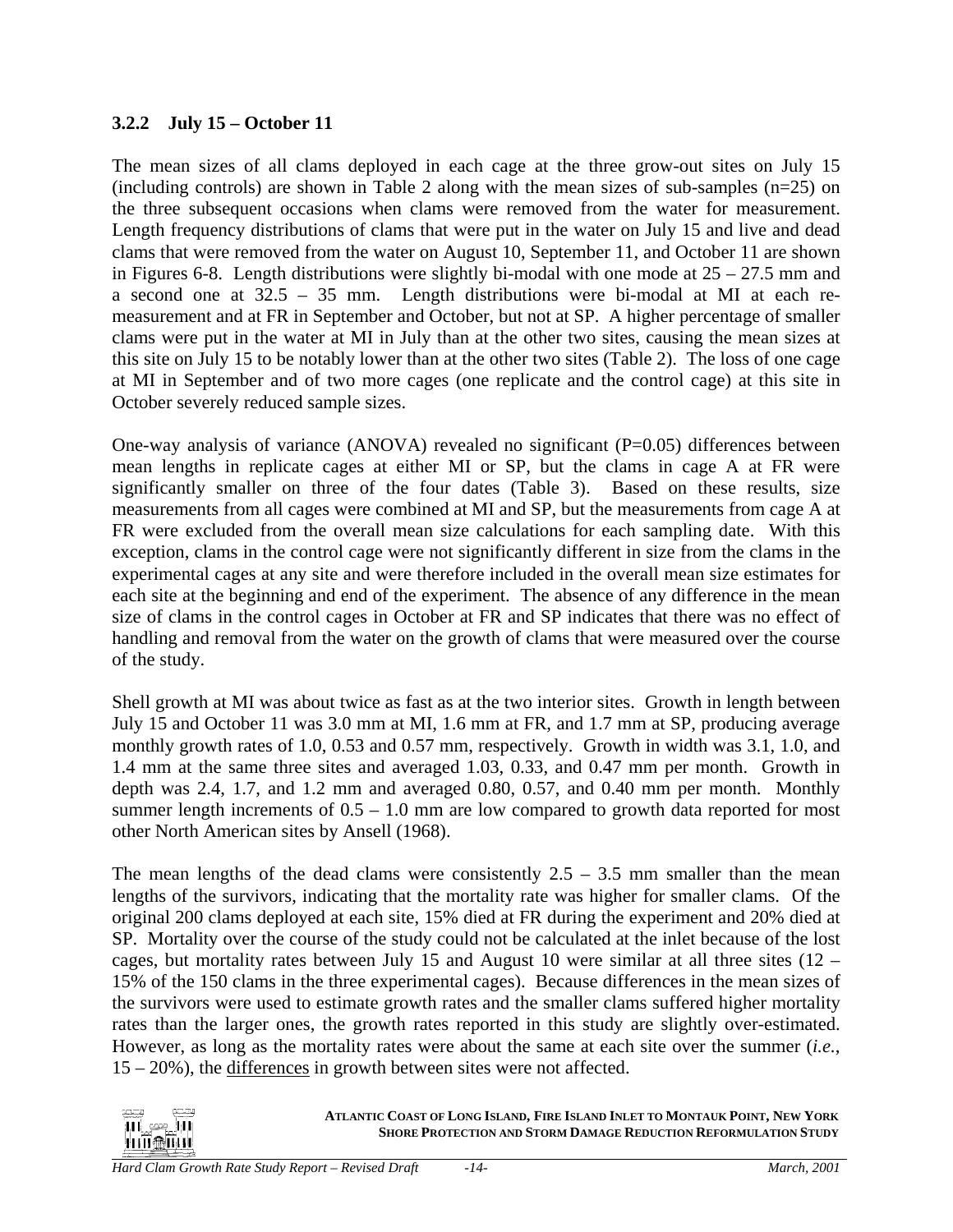<span id="page-18-0"></span>Table 2. Mean lengths, widths, and depths for clams measured from all cages and sites on July 15, August 10, September 11, and October 11, 2000.

| <b>Site</b> | <b>Date</b> | Cage           | # of Clams               | <b>Mean</b>               | <b>Mean</b>  | Mean         |
|-------------|-------------|----------------|--------------------------|---------------------------|--------------|--------------|
|             |             |                | <b>Measured</b>          | Length                    | <b>Width</b> | <b>Depth</b> |
|             |             |                |                          |                           |              |              |
| Moriches    | 15-Jul-00   | A              | 50                       | 28.0                      | 24.2         | 15.7         |
| Inlet       |             | B              | 50                       | 27.7                      | 24.1         | 15.4         |
|             |             | $\mathsf{C}$   | 50                       | 28.2                      | 24.2         | 15.7         |
|             |             | Controls       | 50                       | 29.4                      | 26.1         | 16.3         |
|             |             | <b>Mean</b>    | 200                      | 28.4                      | 24.6         | 15.8         |
|             |             |                |                          |                           |              |              |
|             | 10-Aug-00   | Α              | 25                       | 30.0                      | 26.3         | 17.5         |
|             |             | B              | 25                       | 27.6                      | 24.6         | 15.8         |
|             |             | $\mathsf{C}$   | 25                       | 29.8                      | 26.2         | 16.8         |
|             |             | <b>Mean</b>    | $\overline{75}$          | 29.1                      | 25.7         | 16.7         |
|             |             |                |                          |                           |              |              |
|             | 11-Sep-00   | Α              | 25                       | 30.6                      | 27.9         | 17.5         |
|             |             | B              | 25                       | 30.4                      | 27.2         | 17.2         |
|             |             | $\mathsf C$    | Cage destroyed           |                           |              |              |
|             |             | Mean           | 50                       | 30.5                      | 27.6         | 17.3         |
|             |             |                |                          |                           |              |              |
|             | 11-Oct-00   | A              | 25                       | 31.4                      | 27.7         | 18.2         |
|             |             | $\sf B$        | Cage destroyed 11-Oct-00 |                           |              |              |
|             |             | $\mathsf C$    |                          | Cage destroyed 11-Sept-00 |              |              |
|             |             | Controls       | Cage destroyed 11-Oct-00 |                           |              |              |
|             |             | <b>Mean</b>    | 25                       | 31.4                      | 27.7         | 18.2         |
|             |             |                |                          |                           |              |              |
| Forge       | 15-Jul-00   | A              | 50                       | 27.3                      | 24.6         | 15.5         |
| River       |             | B              | 50                       | 30.3                      | 26.7         | 17.0         |
|             |             | $\overline{C}$ | 50                       | 30.9                      | 27.3         | 17.2         |
|             |             | Controls       | 50                       | 30.2                      | 27.3         | 16.7         |
|             |             | <b>Mean</b>    | 150                      | 30.5                      | 27.1         | 16.9         |
|             |             |                |                          |                           |              |              |
|             | 10-Aug-00   | A              | 25                       | 29.5                      | 25.9         | 16.6         |
|             |             | B              | 25                       | 30.6                      | 26.6         | 17.4         |
|             |             | $\mathsf{C}$   | 25                       | 30.9                      | 26.6         | 17.7         |
|             |             | <b>Mean</b>    | 50                       | 30.7                      | 26.6         | 17.6         |
|             |             |                |                          |                           |              |              |
|             | 11-Sep-00   | $\mathsf A$    | 25                       | 28.8                      | 25.9         | 16.5         |
|             |             | В              | 25                       | 32.0                      | 29.0         | 18.1         |
|             |             | $\mathsf C$    | 25                       | 32.5                      | 29.3         | 18.5         |
|             |             | Mean           | 50                       | 32.2                      | 29.2         | 18.3         |
|             |             |                |                          |                           |              |              |
|             | 11-Oct-00   | A              | 25                       | 28.7                      | 25.2         | 16.5         |
|             |             | B              | 25                       | 32.2                      | 28.4         | 18.5         |
|             |             | $\mathsf C$    | 25                       | 31.7                      | 28.1         | 18.7         |
|             |             | Controls       | 25                       | 32.5                      | 28.5         | 18.6         |
|             |             | <b>Mean</b>    | 75                       | 32.1                      | 28.3         | 18.6         |

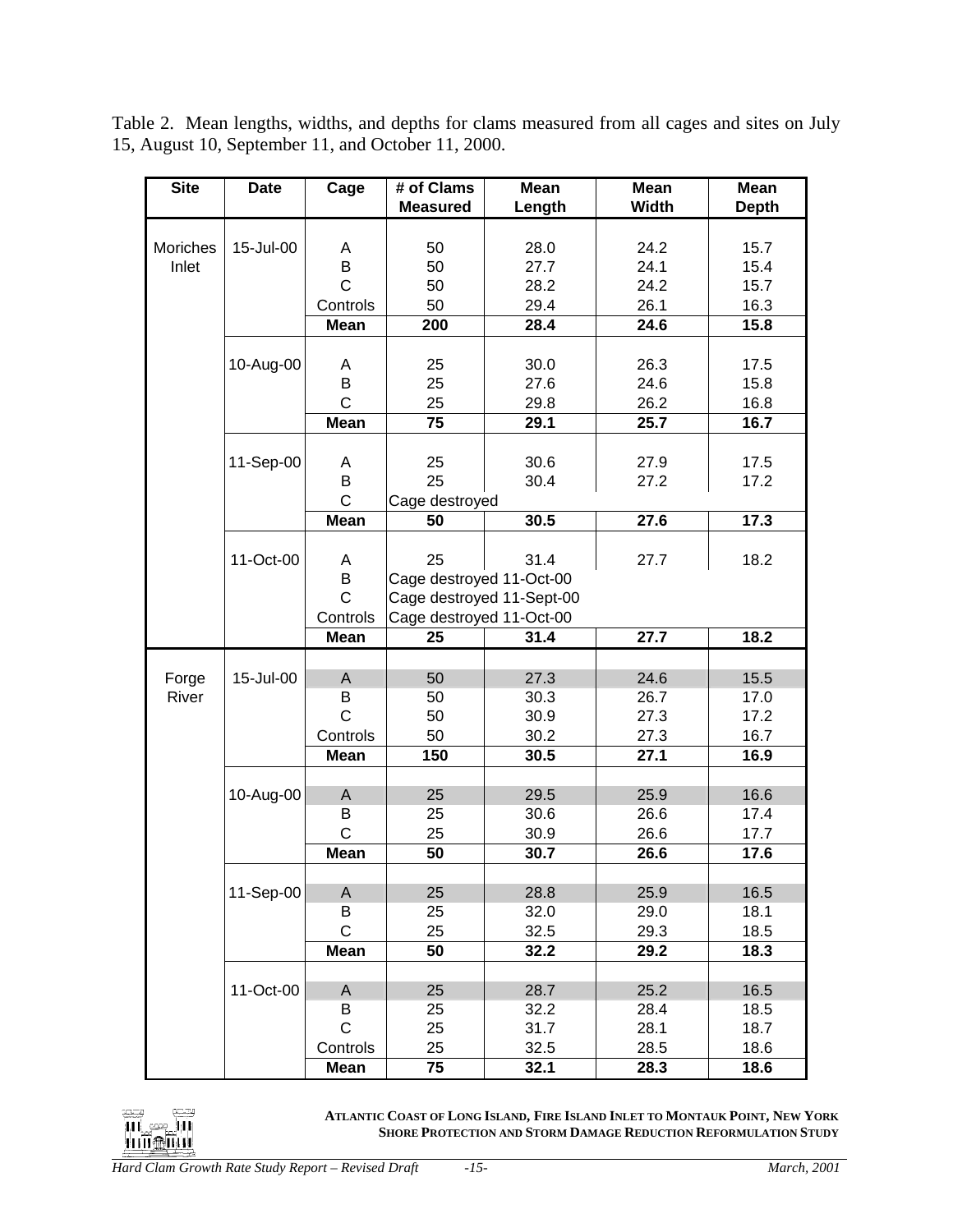| <b>Site</b> | <b>Date</b> | Cage         | # of Clams      | <b>Mean</b> | <b>Mean</b> | <b>Mean</b>  |
|-------------|-------------|--------------|-----------------|-------------|-------------|--------------|
|             |             |              | <b>Measured</b> | Length      | Width       | <b>Depth</b> |
| Smith       | 15-Jul-00   | A            | 50              | 29.5        | 26.0        | 16.5         |
| Point       |             | В            | 50              | 29.7        | 26.8        | 16.8         |
|             |             | $\mathsf{C}$ | 50              | 29.7        | 26.5        | 16.6         |
|             |             | Controls     | 50              | 29.0        | 25.3        | 16.2         |
|             |             | <b>Mean</b>  | 200             | 29.5        | 26.1        | 16.5         |
|             |             |              |                 |             |             |              |
|             | 10-Aug-00   | A            | 25              | 30.1        | 25.8        | 17.0         |
|             |             | B            | 25              | 29.7        | 25.4        | 16.6         |
|             |             | C            | 25              | 29.8        | 25.7        | 16.8         |
|             |             | Mean         | 75              | 29.8        | 25.6        | 16.8         |
|             |             |              |                 |             |             |              |
|             | 11-Sep-00   | A            | 25              | 31.0        | 27.3        | 17.6         |
|             |             | B            | 25              | 31.9        | 28.7        | 18.3         |
|             |             | C            | 25              | 31.5        | 28.3        | 18.0         |
|             |             | <b>Mean</b>  | 75              | 31.4        | 28.1        | 18.0         |
|             |             |              |                 |             |             |              |
|             | 11-Oct-00   | A            | 25              | 31.1        | 27.0        | 17.5         |
|             |             | B            | 25              | 31.9        | 28.8        | 18.4         |
|             |             | C            | 25              | 31.6        | 27.4        | 18.0         |
|             |             | Controls     | 25              | 30.3        | 26.6        | 17.0         |
|             |             | <b>Mean</b>  | 100             | 31.2        | 27.5        | 17.7         |

Table 2. Mean lengths, widths, and depths for clams measured from all cages and sites on July 15, August 10, September 11, and October 11, 2000.

Note: Mean lengths from cage A (shaded) were not included in the overall mean for Forge River.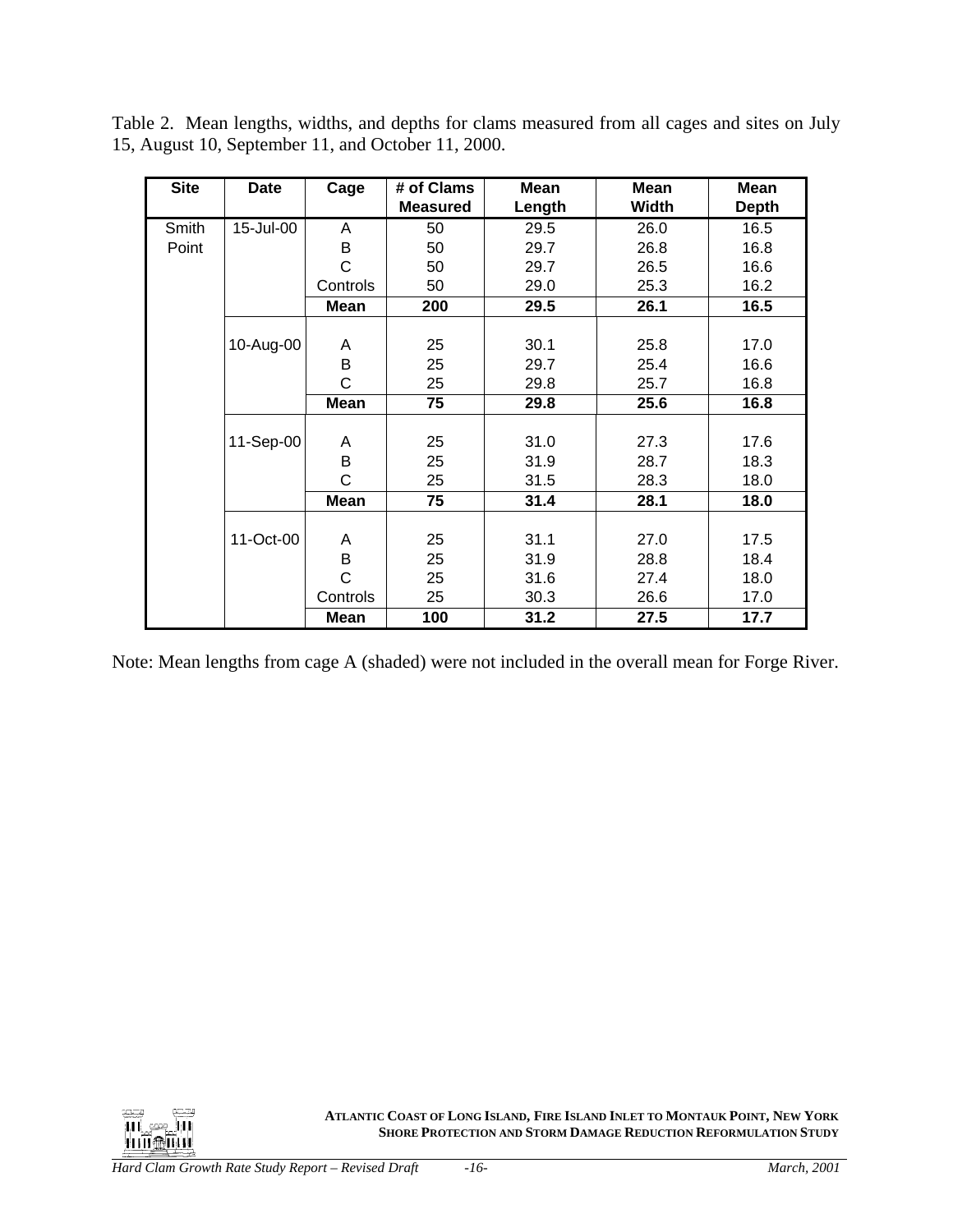<span id="page-20-0"></span>Table 3. Results of one-way analysis of variance test (F test) for equal mean lengths among cages (including controls) at each grow-out site and sampling date.

|                       | 7/15    | 8/10 | 9/11     | 10/11    |
|-----------------------|---------|------|----------|----------|
| <b>Moriches Inlet</b> | .39     | 1.93 | $0.03\,$ | $ -$     |
| <b>Forge River</b>    | $5.26*$ | 0.62 | $4.15*$  | 3.30 $*$ |
| <b>Smith Point</b>    | 0.29    | 0.06 | $0.26\,$ | $0.61\,$ |

Note:  $*$  indicates significant differences between cages at  $P = 0.05$ . Only two cages remained at Moriches Inlet on  $9/11$ , and one on 10/11.

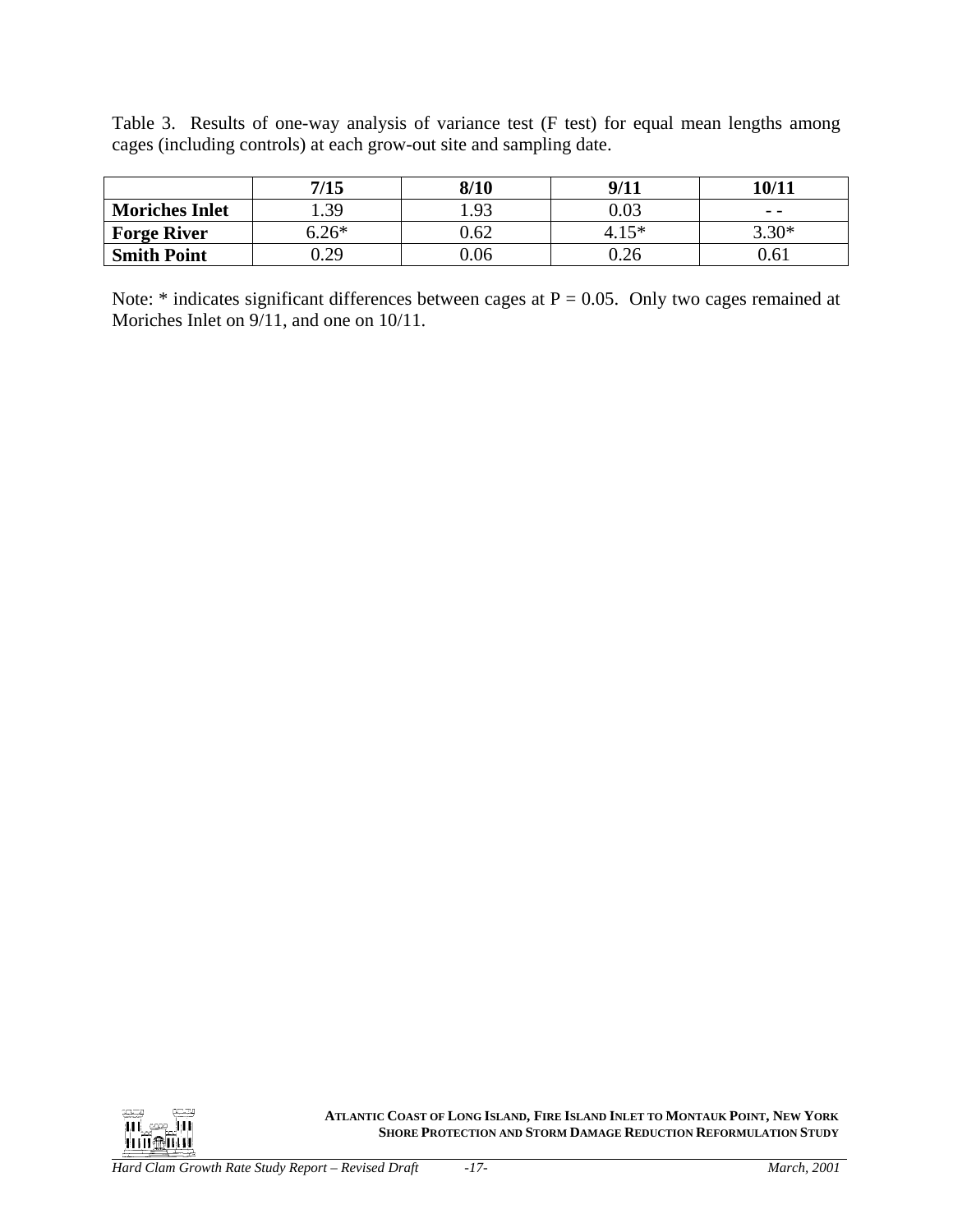

<span id="page-21-0"></span>Figure 6. Length frequencies of live clams (left) and dead clams (right) at Moriches Inlet, July 15 – October 11, 2000.

*Hard Clam Growth Rate Study Report – Revised Draft -18- March, 2001*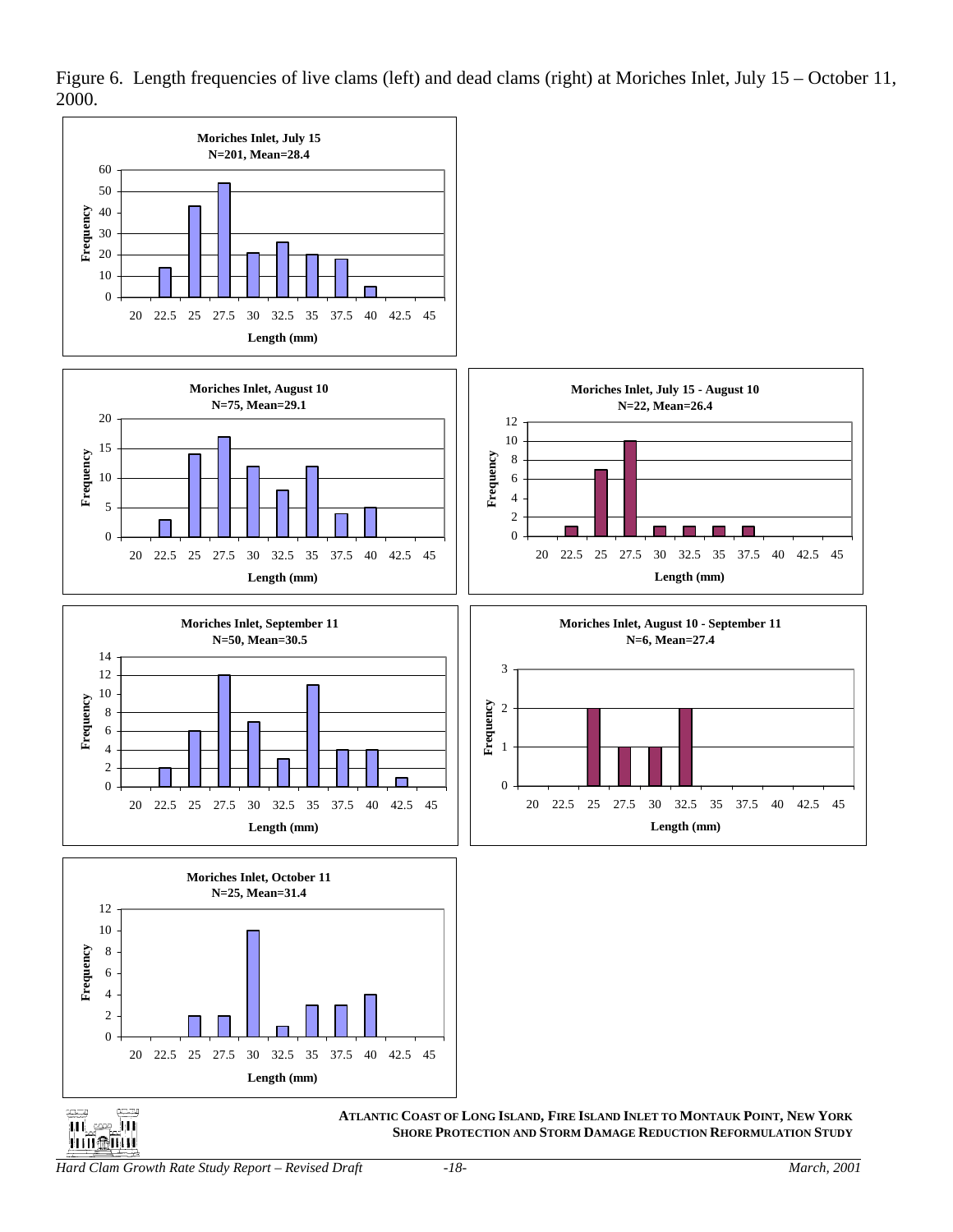

<span id="page-22-0"></span>Figure 7. Length frequencies of live clams (left) and dead clams (right) at Forge River, July 15 – October 11, 2000.

*Hard Clam Growth Rate Study Report – Revised Draft -19- March, 2001*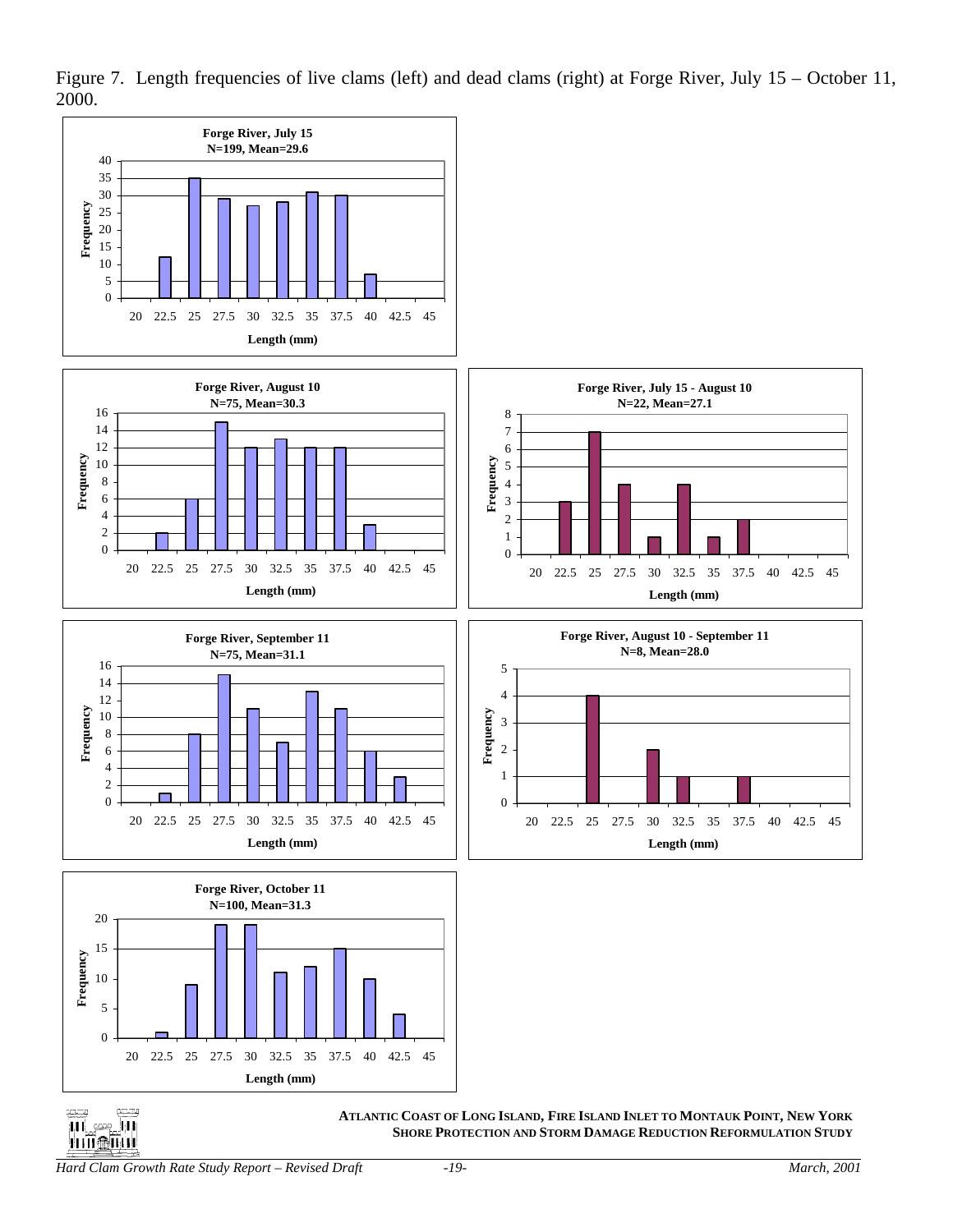

<span id="page-23-0"></span>Figure 8. Length frequencies of live clam (left) and dead clams (right) at Smiths Point, July 15 – October 11, 2000.

*Hard Clam Growth Rate Study Report – Revised Draft -20- March, 2001* 

<u>பர்விய</u>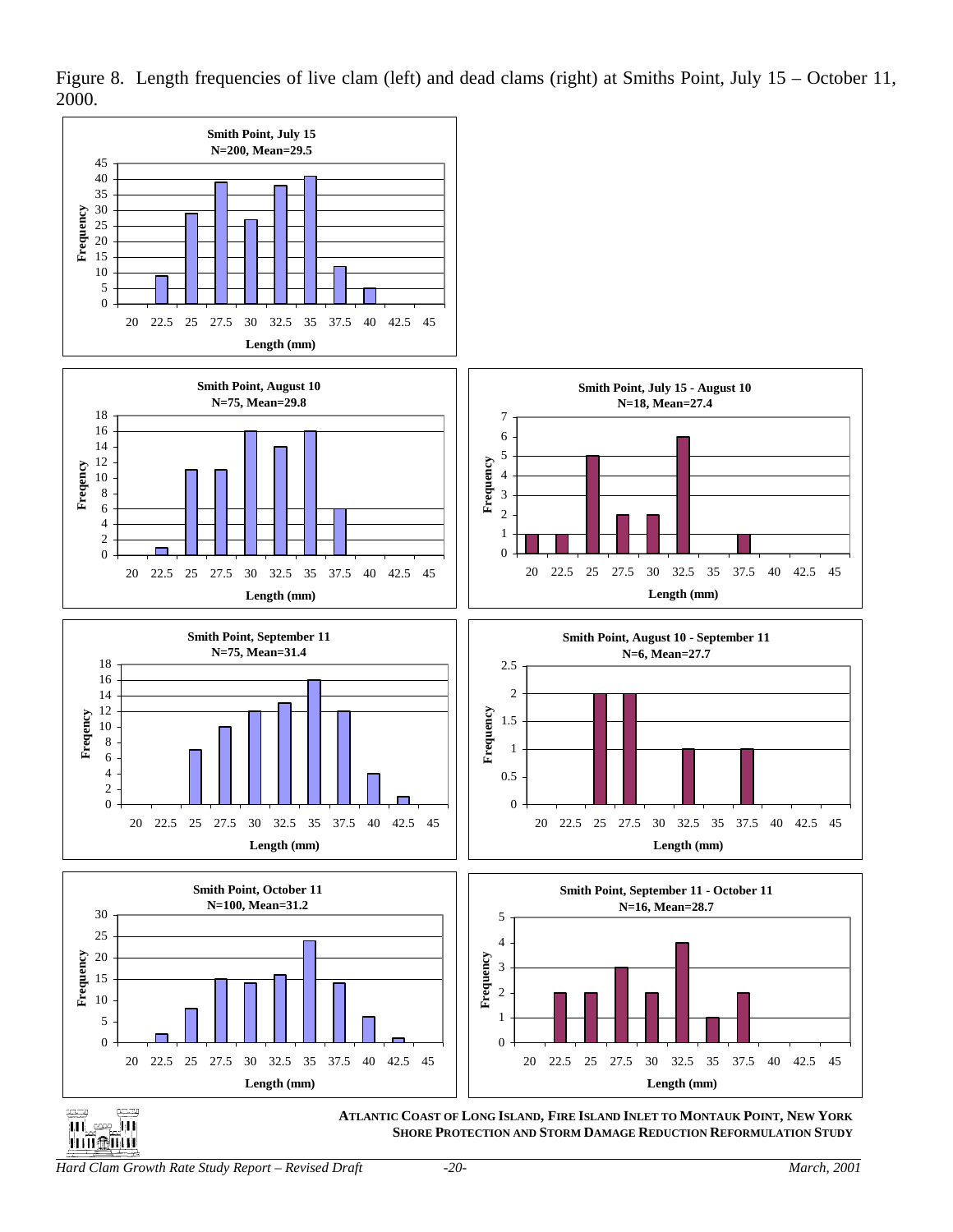<span id="page-24-0"></span>Dry weights of individual clams selected at random from each cage (two per cage) at each site after the first, second, and third months of the study are shown in Table 4, along with means for all six clams collected at each site on each date. Increases in dry weight over the 62 day time period were noted at each site. The largest relative increase was at the inlet (65% increase compared to 32% at FR and 44% at SP). Note that the mean dry weights were based on very small sample sizes. These results are consistent with the shell growth results.

## **3.3 GROWTH RATE MODELS**

This section summarizes the results obtained from linear regression analysis of the changes in mean size and dry weight at each site during the study.

For each site, linear regressions were fit to mean length, width, and depth estimates from each site for two time periods: July 15 – September 11 and July 15 – October 11 (Figures 9 and 10). Linear regressions were also fit to mean dry weight data from each site for August, September, and October (Figure 11). Because mean sizes declined between September and October, the July – September regressions may produce a more reliable summer growth rate estimate than the July – October regressions. Reductions in growth can be expected in the fall when average temperatures dropped from  $22 - 24$ °C to  $13 - 15$ °C at all three sites. On the other hand, it is equally likely that the July – October regression analyses are more reliable since they were based on four data points instead of three and included data from the beginning and end of the study when all the clams were measured, not sub-samples. It appears that the mean size estimates at FR and SP may have been under-estimated in August and over-estimated in September.

Regression coefficients (slope and intercept), and  $R^2$  values for each analysis are shown in Tables  $5 - 7$  along with the computed monthly growth rates for each statistically significant regression. Differences in the mean sizes of the clams deployed at each site at the start of the experiment caused the y intercepts of the regressions to be different.

## *Growth in length:*

Both regression lines fit MI mean shell length data extremely well  $(R^2$  of nearly 1.0). Least squares fits to mean length data from the two interior sites were not so tight, but all six length regressions were significant at  $P = 0.10$ . Average monthly growth rates calculated from regression statistics ranged from 0.94 – 1.10 mm between July and September and from 0.67 – 1.05 mm between July and October. There were no significant differences in growth (slopes) between sites during either time period.

## *Growth in width:*

The only significant linear regressions for mean width shell data were at MI. Average monthly growth at the inlet was 1.54 mm during July – September and 1.12 mm during July – October.

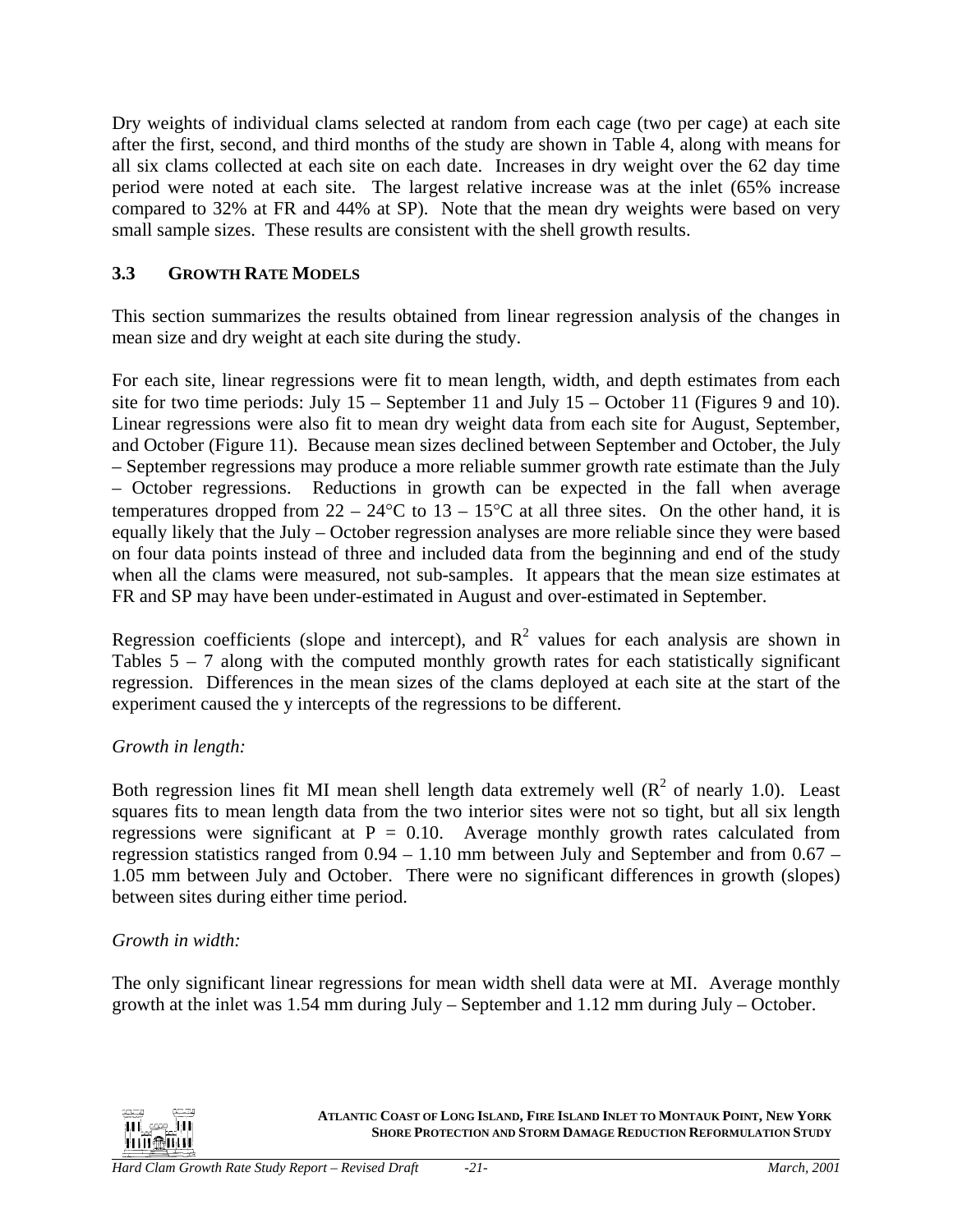| <b>Site</b>        | <b>Date</b> | Clam         | Dry Wt. | <b>Site</b>  | <b>Date</b> | Clam           | Dry Wt.        | <b>Site</b>  | <b>Date</b> | Clam        | Dry Wt. |
|--------------------|-------------|--------------|---------|--------------|-------------|----------------|----------------|--------------|-------------|-------------|---------|
|                    |             |              | (g)     |              |             |                | (g)            |              |             |             | (g)     |
| <b>Forge River</b> |             |              | 0.43    | Moriches     |             |                | 0.56           | Smith Pt.    |             | 1           | 0.43    |
| A                  |             | 2            | 0.24    | A            |             | 2              | 0.40           | A            |             | 2           | 0.30    |
| Forge River        |             |              | 0.57    | Moriches     |             |                | 0.56           | Smith Pt.    |             | 1           | 0.43    |
| B                  | 9-Aug-00    | 2            | 0.61    | B            | 9-Aug-00    | 2              | 0.22           | В            | 9-Aug-00    | 2           | 0.32    |
| Forge River        |             |              | 0.53    | Moriches     |             |                | 0.72           | Smith Pt.    |             | 1           | 0.35    |
| С                  |             | 2            | 0.62    | $\mathsf{C}$ |             | $\overline{2}$ | 0.46           | $\mathsf{C}$ |             | 2           | 0.34    |
|                    |             | <b>Mean</b>  | 0.50    |              |             | <b>Mean</b>    | 0.49           |              |             | <b>Mean</b> | 0.36    |
| Forge River        |             |              | 0.91    | Moriches     |             |                | 0.62           | Smith Pt.    |             |             | 0.35    |
| A                  |             | 2            | 0.57    | A            |             | 2              | 0.58           | A            |             | 2           | 0.70    |
| Forge River        |             |              | 0.50    | Moriches     |             |                | 0.34           | Smith Pt.    |             | 1           | 0.61    |
| B                  | 11-Sep-00   | $\mathbf{2}$ | 0.61    | B            | 11-Sep-00   | $\overline{2}$ | 0.50           | B            | 11-Sep-00   | 2           | 0.17    |
| <b>Forge River</b> |             |              | 0.44    | Moriches     |             |                | cage destroyed | Smith Pt.    |             |             | 0.29    |
| C                  |             | 2            | 0.79    | $\mathsf{C}$ |             | $\overline{2}$ |                | C            |             | 2           | 0.13    |
|                    |             | <b>Mean</b>  | 0.63    |              |             | <b>Mean</b>    | 0.51           |              |             | <b>Mean</b> | 0.38    |
| Forge River        |             |              | 0.80    | Moriches     |             |                | 0.78           | Smith Pt.    |             | 1           | 0.42    |
| A                  |             | 2            | 0.64    | A            |             | 2              | 0.84           | A            |             | 2           | 0.48    |
| Forge River        |             |              | 0.82    | Moriches     |             |                | cage destroyed | Smith Pt.    |             | 1           | 0.45    |
| B                  | 11-Oct-00   | 2            | 0.89    | B            | 11-Oct-00   | $\overline{2}$ |                | B            | 11-Oct-00   | 2           | 0.67    |
| Forge River        |             |              | 0.38    | Moriches     |             |                | cage destroyed | Smith Pt.    |             | 1           | 0.40    |
| C                  |             | 2            | 0.43    | $\mathsf{C}$ |             | 2              |                | $\mathsf{C}$ |             | 2           | 0.72    |
|                    |             | <b>Mean</b>  | 0.66    |              |             | <b>Mean</b>    | 0.81           |              |             | <b>Mean</b> | 0.52    |

Table 4. Dry weight measurements for individual clams sampled during August, September, and October, 2000.

<span id="page-25-0"></span>

**ATLANTIC COAST OF LONG ISLAND, FIRE ISLAND INLET TO MONTAUK POINT, NEW YORK SHORE PROTECTION AND STORM DAMAGE REDUCTION REFORMULATION STUDY**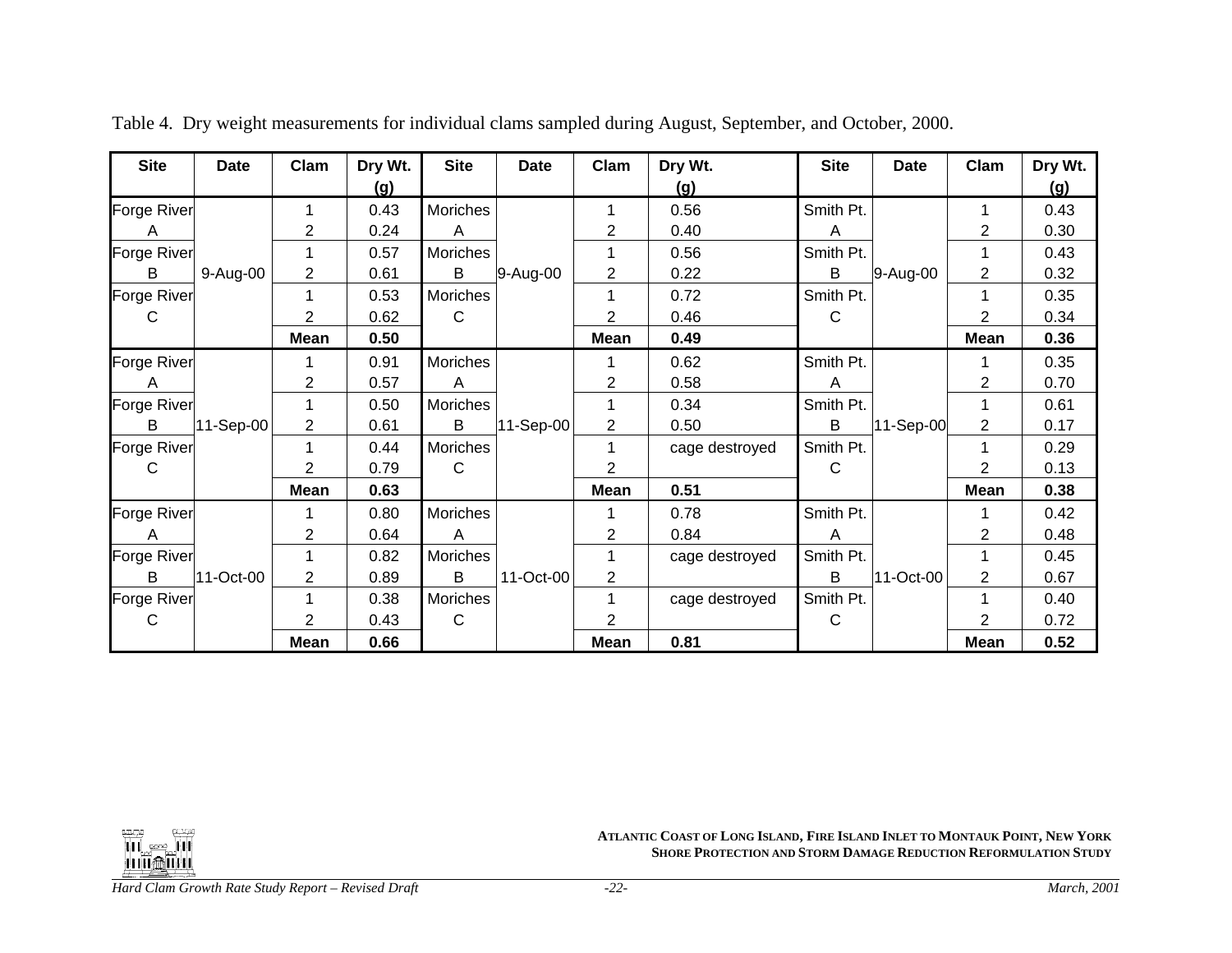

<span id="page-26-0"></span>Figure 9. Linear regression analysis of mean shell length (top), width (middle) and depth (bottom) at three grow-out sites in Moriches Bay, July – September, 2000.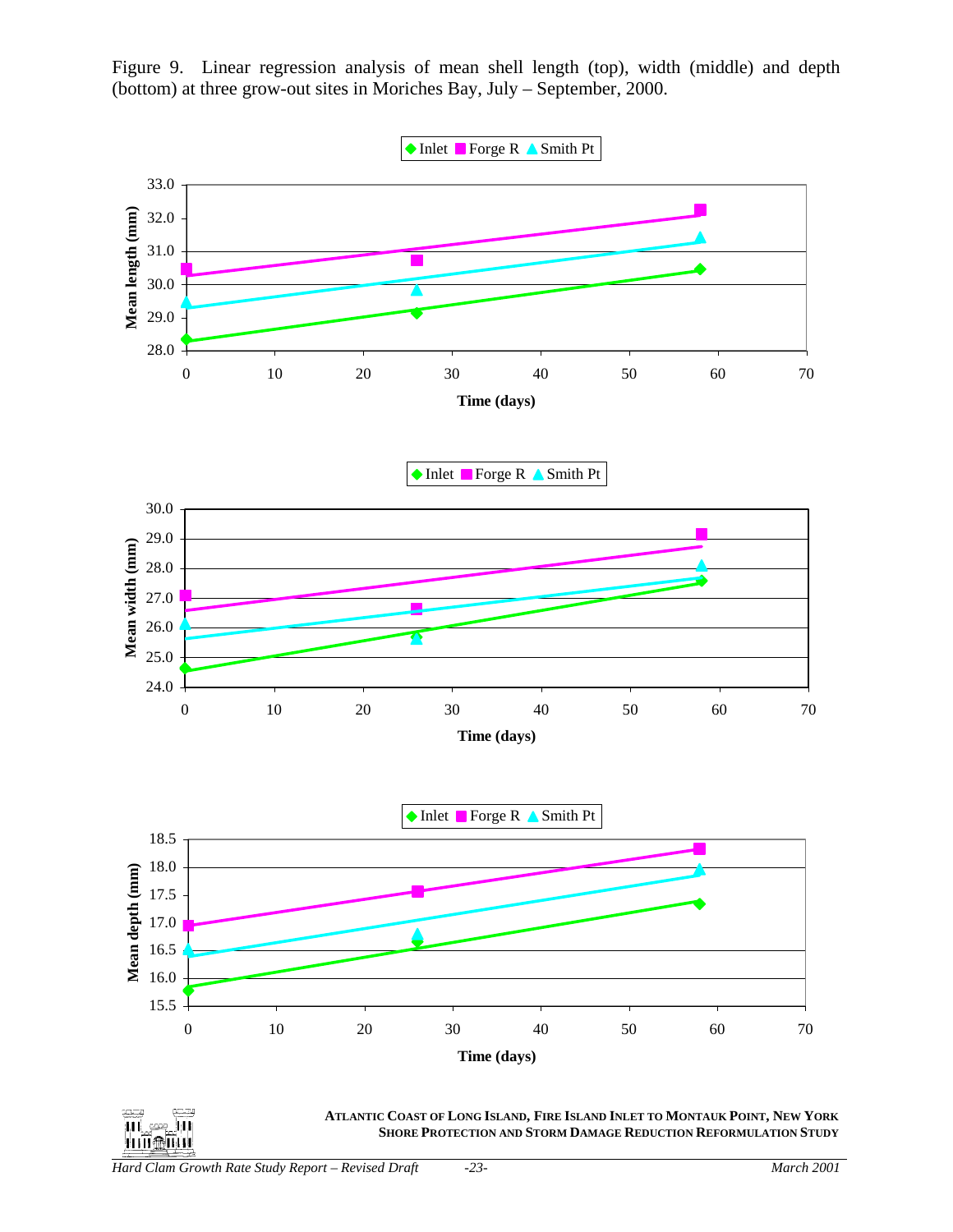

<span id="page-27-0"></span>Figure 10. Linear regression analysis of mean shell length (top), width (middle) and depth (bottom) at three grow-out sites in Moriches Bay, July – October, 2000.

*Hard Clam Growth Rate Study Report – Revised Draft -24- March 2001* 

بحصر  $\approx$  11

ШL. **THIL REAL PROPERTY**  **ATLANTIC COAST OF LONG ISLAND, FIRE ISLAND INLET TO MONTAUK POINT, NEW YORK**

**SHORE PROTECTION AND STORM DAMAGE REDUCTION REFORMULATION STUDY**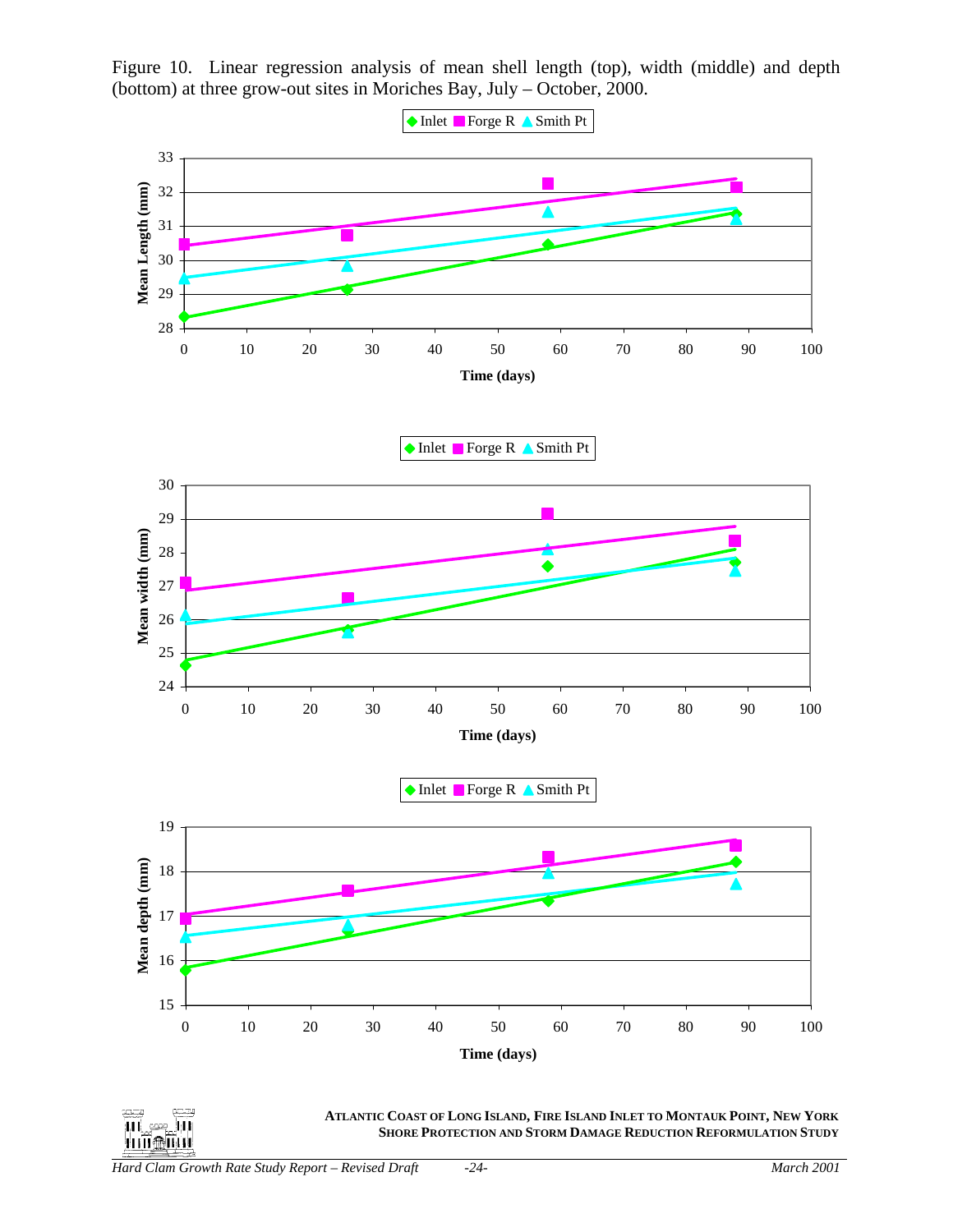<span id="page-28-0"></span>Figure 11. Linear regression analysis of mean dry weight estimates at three grow-out sites in Moriches Bay, August 9 – October 11, 2000.



**ATLANTIC COAST OF LONG ISLAND, FIRE ISLAND INLET TO MONTAUK POINT, NEW YORK SHORE PROTECTION AND STORM DAMAGE REDUCTION REFORMULATION STUDY**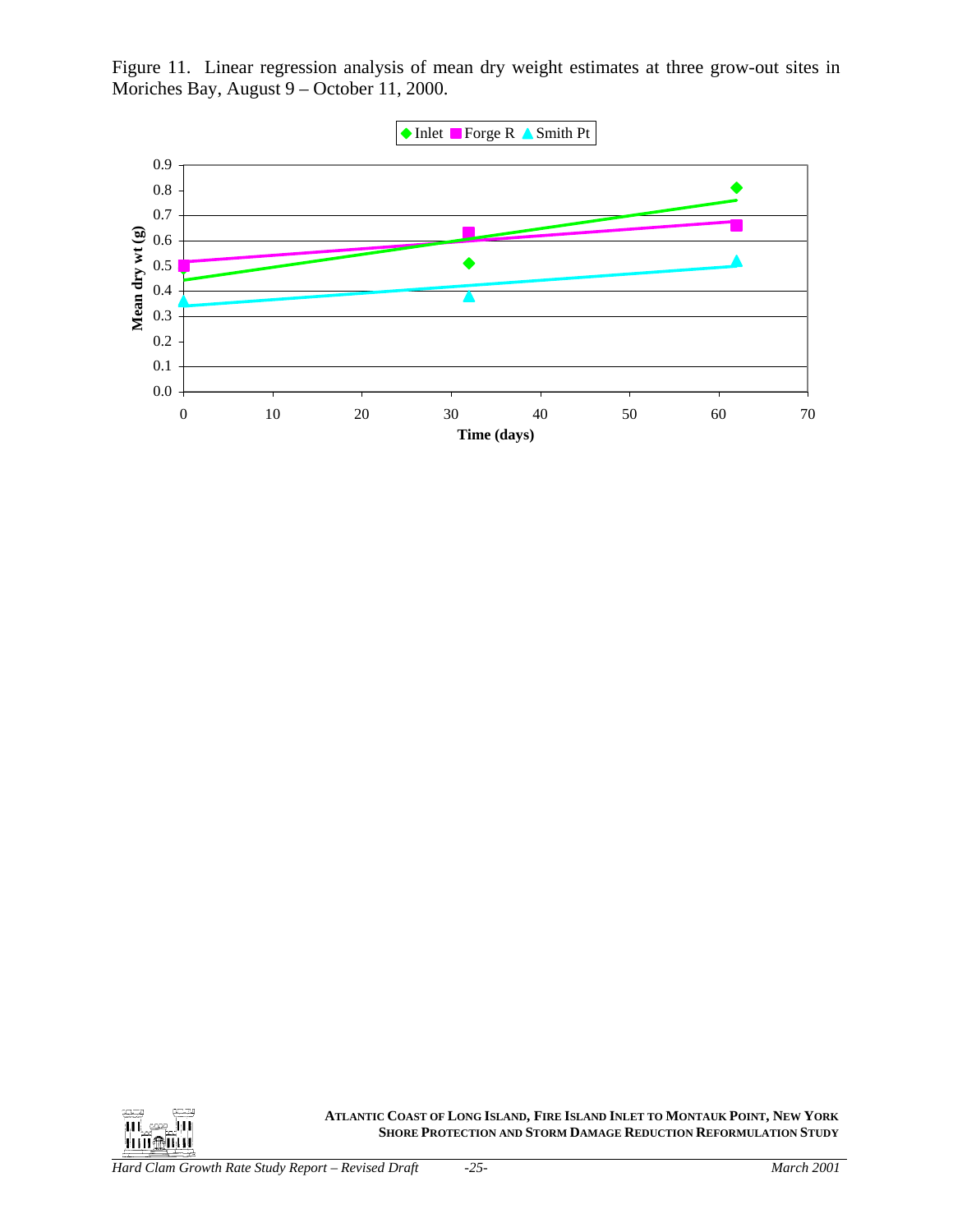<span id="page-29-0"></span>

|  | Table 5. Regression coefficients and estimated monthly shell growth rates (mm) for clams at |  |  |  |  |  |
|--|---------------------------------------------------------------------------------------------|--|--|--|--|--|
|  | three grow-out sites in Moriches Bay, July $15$ – September 11, 2000.                       |  |  |  |  |  |

| Site               | Variable | Intercept | Slope  | $R^2$  | Significance | Monthly growth |
|--------------------|----------|-----------|--------|--------|--------------|----------------|
| Moriches Inlet     | Length   | 28.29     | 0.0367 | 0.9926 | S(0.10)      | 1.10           |
|                    | Width    | 24.54     | 0.0513 | 0.9891 | S(0.10)      | 1.54           |
|                    | Depth    | 15.85     | 0.0266 | 0.9821 | S(0.10)      | 0.80           |
| Forge River        | Length   | 30.26     | 0.0314 | 0.8996 | S(0.10)      | 0.94           |
|                    | Width    | 26.58     | 0.0372 | 0.6462 | <b>NS</b>    |                |
|                    | Depth    | 16.95     | 0.0237 | 1.0000 | S(0.01)      | 0.71           |
| <b>Smith Point</b> | Length   | 29.29     | 0.0342 | 0.9204 | S(0.10)      | 1.03           |
|                    | Width    | 25.63     | 0.0355 | 0.6232 | <b>NS</b>    |                |
|                    | Depth    | 16.39     | 0.0253 | 0.9206 | <b>NS</b>    |                |

Note:

 $S =$  significant

 $NS =$  non-significant

NS = non-significant<br> $R^2$  = correlation coefficient

number in parenthesis indicate probability level.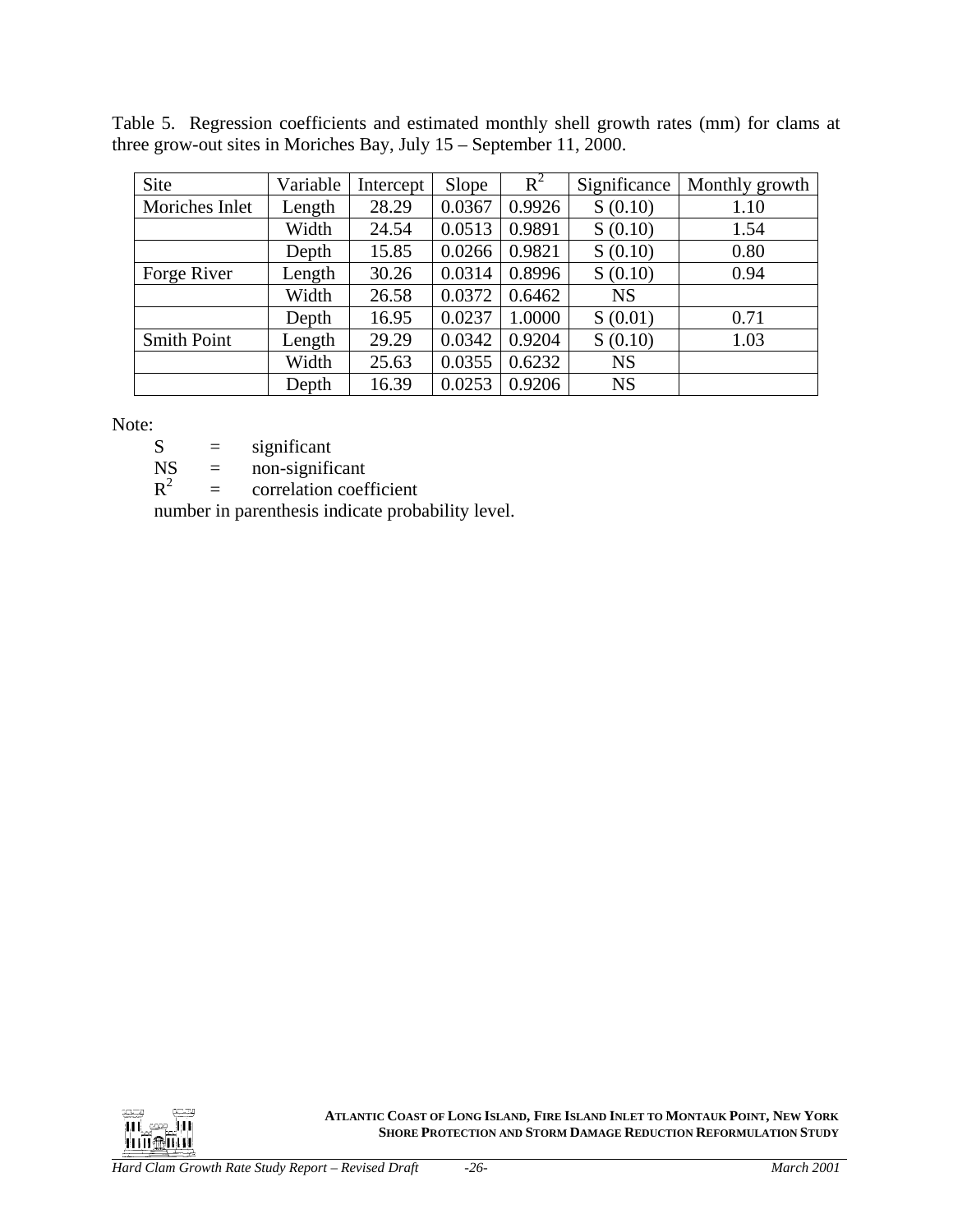<span id="page-30-0"></span>Table 6. Regression coefficients and estimated monthly shell growth rates for clams at three grow-out sites in Moriches Bay, July 15 – October 11, 2000.

| Site               | Variable | Intercept | Slope  | $R^2$ | Significance | Monthly growth |
|--------------------|----------|-----------|--------|-------|--------------|----------------|
| Moriches Inlet     | Length   | 28.32     | 0.0351 | 0.995 | S(0.01)      | 1.05           |
|                    | Width    | 24.79     | 0.0375 | 0.916 | S(0.05)      | 1.12           |
|                    | Depth    | 15.90     | 0.0290 | 0.950 | S(0.05)      | 0.87           |
| Forge River        | Length   | 30.43     | 0.0223 | 0.842 | S(0.10)      | 0.67           |
|                    | Width    | 26.87     | 0.0217 | 0.514 | <b>NS</b>    |                |
|                    | Depth    | 17.11     | 0.0183 | 0.935 | S(0.05)      | 0.55           |
| <b>Smith Point</b> | Length   | 29.49     | 0.0232 | 0.823 | S(0.10)      | 0.70           |
|                    | Width    | 25.87     | 0.0223 | 0.551 | <b>NS</b>    |                |
|                    | Depth    | 16.71     | 0.0151 | 0.721 | <b>NS</b>    |                |

Note:

 $S =$  significant

 $NS = non-significant$ <br> $R^2 = correlation coef$ 

 $=$  correlation coefficient

number in parenthesis indicate probability level.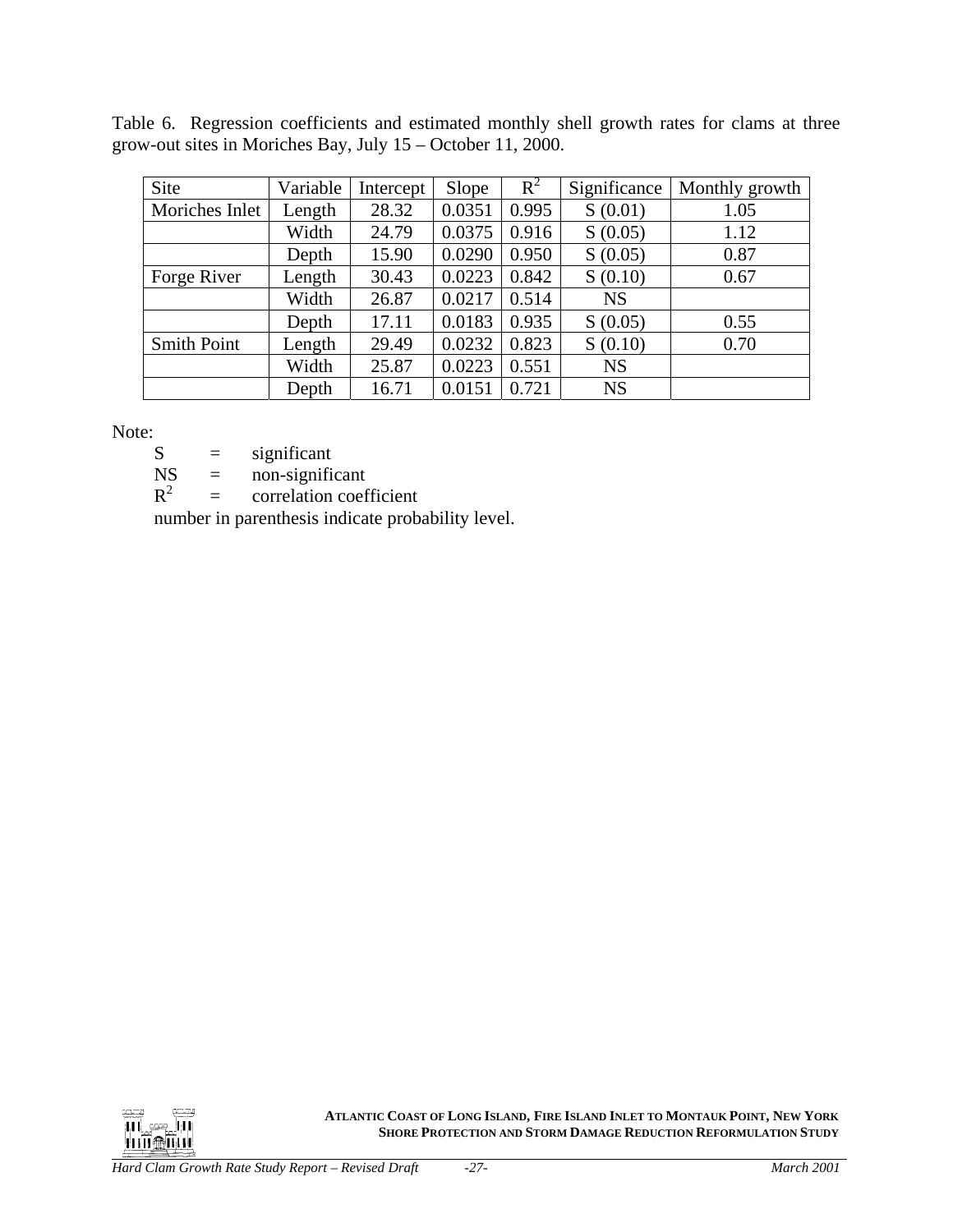<span id="page-31-0"></span>Table 7. Regression coefficients for clam dry weights at three grow out sites in Moriches Bay, August 9 – October 11, 2000.

| Site               | Intercept | Slope  | DΖ    | Significance |
|--------------------|-----------|--------|-------|--------------|
| Moriches Inlet     | 0.443     | 0.0051 | 0.781 | $_{\rm NS}$  |
| Forge River        | ).515     | 0.0026 | 0.896 | $_{\rm NS}$  |
| <b>Smith Point</b> | 1.339     | 0.0026 | 0.828 | $_{\rm NS}$  |

Note:<br>NS

NS = non-significant<br> $R^2$  = correlation coef  $=$  correlation coefficient

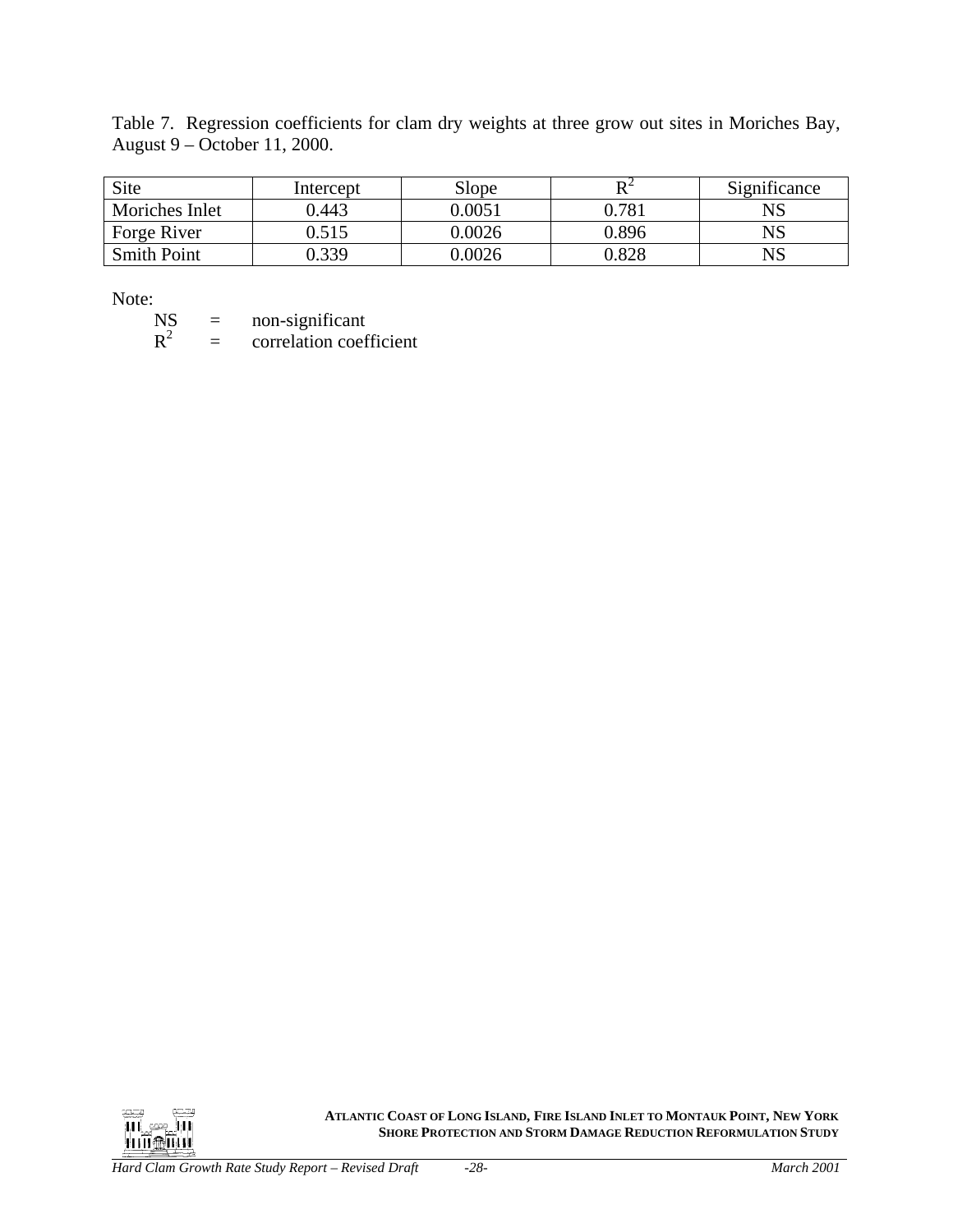### Growth in depth:

Fits to mean shell depth data were significant at MI and FR between July and September and between July and October. Average monthly growth rates calculated from regression statistics were 0.80 mm at MI between July and September and 0.87 mm between July and October, and 0.55 mm at FR between July and October. There were no significant differences in growth (slopes) between sites during either time period. Growth in shell depth at FR averaged 0.71 mm a month between July and September and 0.55 between July and October.

#### *Growth in dry weight:*

None of the linear regression analyses of average mean weight data were statistically significant.

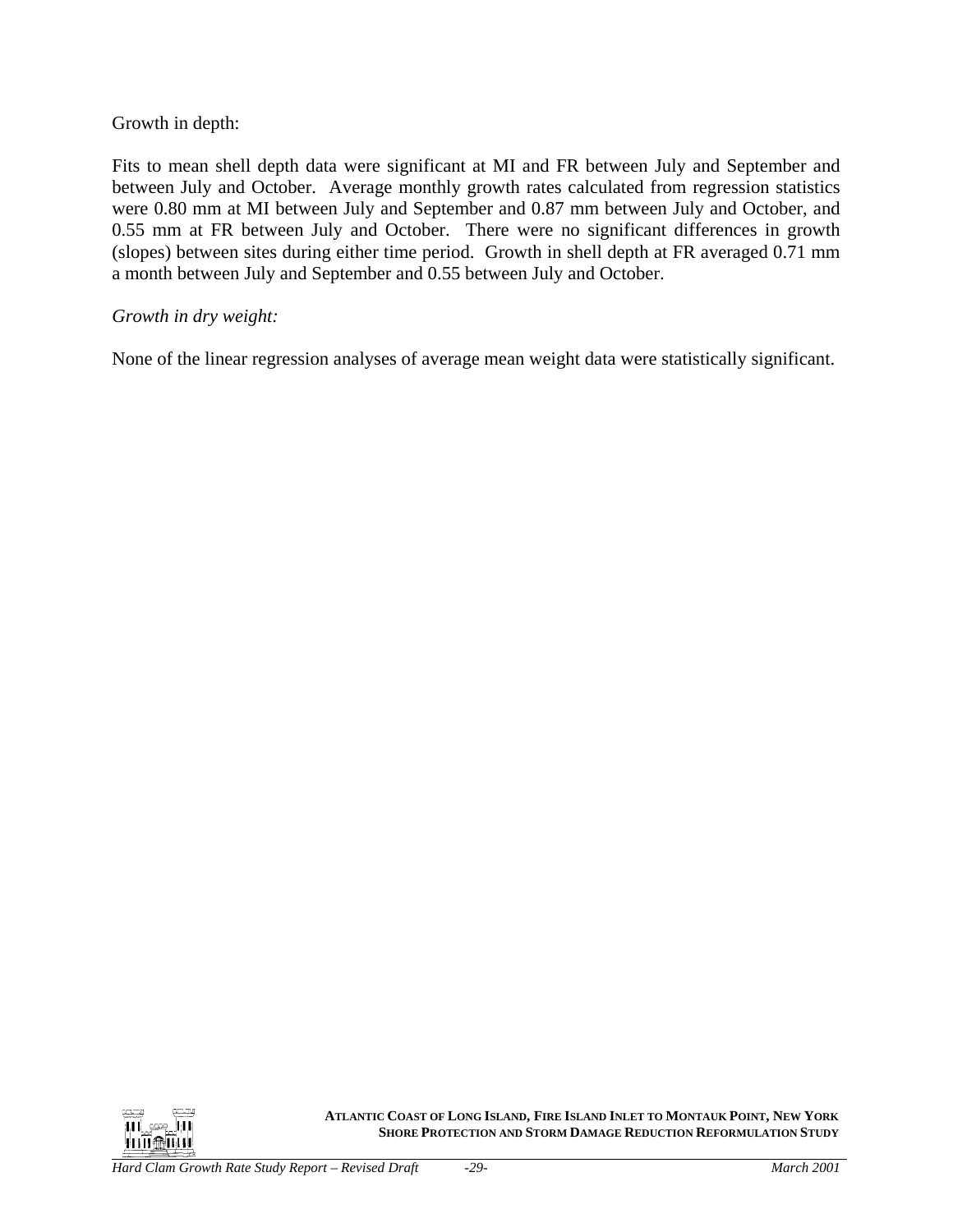## <span id="page-33-0"></span>**4.0 CONCLUSIONS**

- Growth rates could not be determined during June and the first two weeks of July because too many clams were lost.
- Summer growth rates of 25-40 mm hard clams based on differences in mean shell length, width, and depth and on differences in dry weight were consistently about two times higher at Moriches Inlet than at either of the two sites inside the bay.
- Average monthly growth in shell length was low at all sites (approximately  $0.5 1.0$  mm per month), lower than most published estimates for slightly larger (40 mm) hard clams at other U.S. Atlantic coast locations (Ansell 1968).
- It is not clear whether temperature affected clam growth. Average temperatures remained within the  $20 - 23^{\circ}$ C optimum growth range at the inlet between late June and mid-September and also at Forge River on most sampling dates. Lower growth increments at FR may have been temperature-related since average temperatures there were  $1 - 4^{\circ}C$  higher than at MI. However, water temperatures at FR only exceeded 23°C for extended periods of time on July 14 (Appendix A, Figure A\_), suggesting that other factors (possibly brown tide) may affect growth in this location. Water temperatures at Smith Point were considerably higher: averages exceeded 23°C on 5 out of 6 occasions between late June and mid-September. Growth rates at FR and SP were similar, however.
- Salinity did not seem to be a factor affecting hard clam growth rates in Moriches Bay. The higher growth rates at the inlet were associated with average salinities that remained above 30 ppt on all eight sampling occasions, well above the reported upper limit for optimum growth of 28 ppt. Mean salinities at FR also remained above 28 ppt most of the time. The salinity regime at SP was much more favorable for clam growth and may have compensated for the high temperatures that prevailed at that site.
- In summary, higher shell growth at the inlet appears to be related to a lower, more favorable, temperature regime and prevailed despite the fact that salinities exceeded 28 ppt. Faster shell growth at the inlet may be related to a more available food supply. Strong tidal currents at the inlet may increase the supply of phytoplankton that is removed from the water by the clams.
- Despite the larger increases in shell size observed at the inlet, linear regression growth models failed to show any statistically significant differences in growth rates between sites when applied to mean length and depth estimates for either the July – September or July – October growth periods. In fact, the slopes of many of the linear regressions that were applied to shell size and dry weight data were not significantly different from zero, indicating that there were not enough mean size estimates available (i.e., not enough sampling dates) to compensate for the variances associated with each mean size estimate.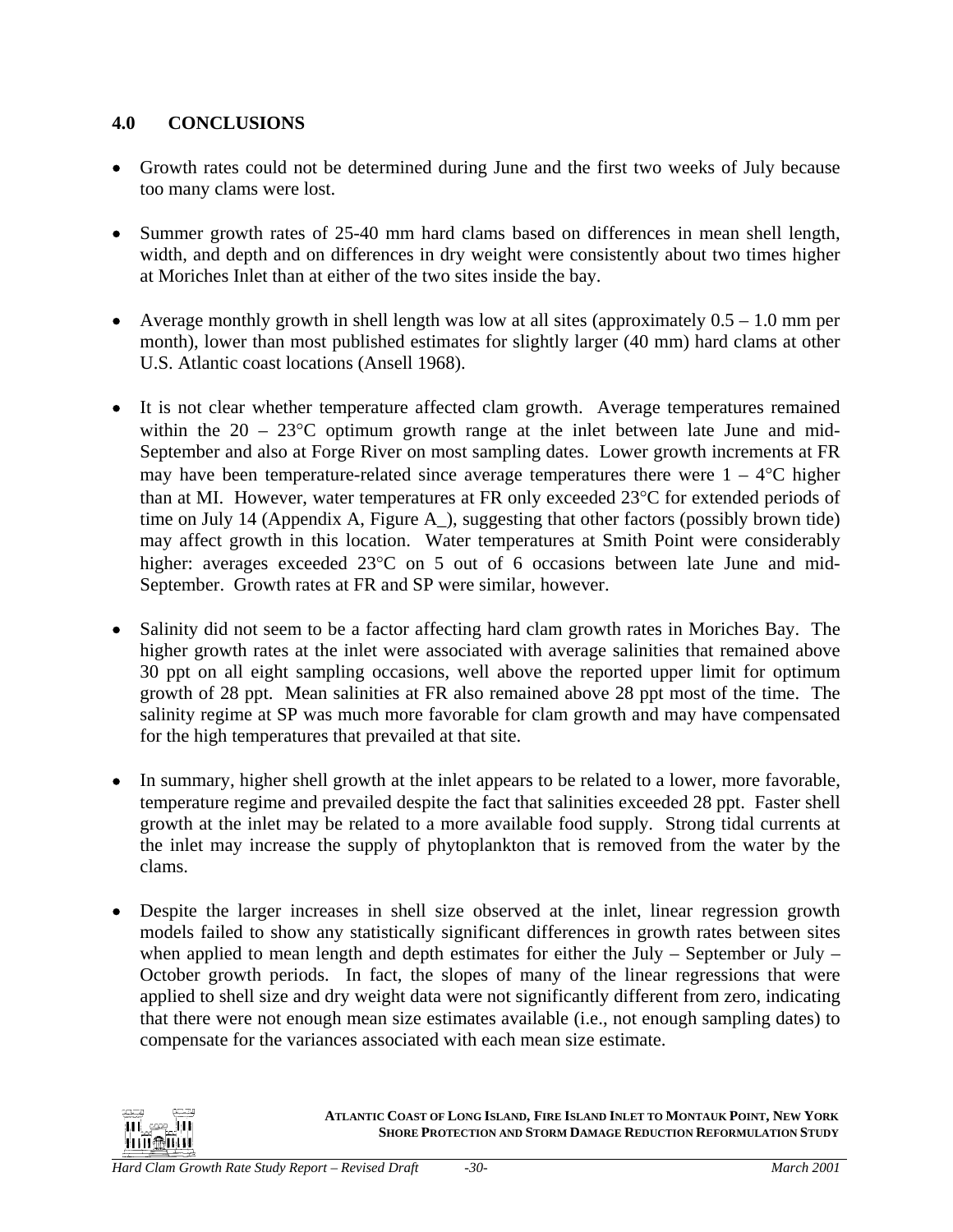#### <span id="page-34-0"></span>**5.0 LITERATURE CITED**

- Ansell, A.D. 1968. The rate of growth of the hard clam *Mercenaria mercenaria* (L.) throughout the geographical range. J. Cons. Int. Explor. Mer 31:364-409.
- Davis, H.C. (undated leaflet). The effects of different salinities and temperatures on oysters and clams. Appendix F, U.S. Fish and Wildlife Service, 15 pp. (Cited in: J.L. McHugh, M.W. Summer, P.J. Flagg, D.W. Lipton, and W.J. Behrens. 1982. Annotated Bibliography of the Hard Clam, *Mercenaria mercenaria*. NOAA Tec. Rep. NMFS-SSRF-756. 845 pp.).
- Kraeuter, J.N., and M. Castagna. 1980. Effects of large predators on the field culture of the hard clam, *Mercenaria mercenaria*. U.S. National Marine Fisheries Service, Fisheries Bulletin 78(2):538-541.
- Pratt, D.M. and D.A. Campbell. 1956. Environmental factors affecting growth in *Venus mercenaria*. Limnology and Oceanography 1(1): 2-17.
- Rice, M.A. and J.A. Pechenik. 1992. A review of the factors influencing the growth of the northern quahog, *Mercenaria mercenaria* (Linnaeus, 1758). J. Shellfish Res. 11(2):279- 287.
- Ritchie, T.P. 1977. A Comprehensive Review of the Commercial Clam Industries in the United States, U.S. Natl. Mar. Fish. Serv., Delaware Sea Grant Program, College Marine Studies, Univ. Del., Newark and Lewes, Del. DEL-SG-26-76. 106 pp.
- Stanley, Jon G. 1983. Species Profiles: Life Histories and Environmental Requirements of Coastal Fishes and Invertebrates (North Atlantic) Hard Clam, U.S. Fish and Wildlife Service Report Number FWS/OBS-82/11.18. 19 pp.
- Turner, H.J. 1953. A review of the biology of some commercial mollusks of the east coast of North America. Sixth Rep. Invest. Shellfish Mass., Mass. Dept. Nat. Res. Div. Mar. Fish: 39-74.
- Turner, E.J. 1983. Effects of a storm-induced breach on *Mercenaria mercenaria* in Moriches Bay, Thesis- Marine Science Research Center, State University of New York, Stony Brook. 71pp.
- U.S. Army Corps of Engineers. 1995. Fire Island to Montauk Point Long Island, New York. Draft Breach Contingency Plan, Executive Summary and Draft Environmental Assessment, USACOE, NY District, North Atlantic Division. 32pp.
- Van Winkle, W., S.Y. Feng, and H.H. Haskin. 1976. Effect of temperature and salinity on extension of siphons by *Mercenaria mercenaria.* J. Fish. Res. Bd. Can. 33(7): 1540- 1546.

**ATLANTIC COAST OF LONG ISLAND, FIRE ISLAND INLET TO MONTAUK POINT, NEW YORK**ul ee lu **SHORE PROTECTION AND STORM DAMAGE REDUCTION REFORMULATION STUDY Trimetical**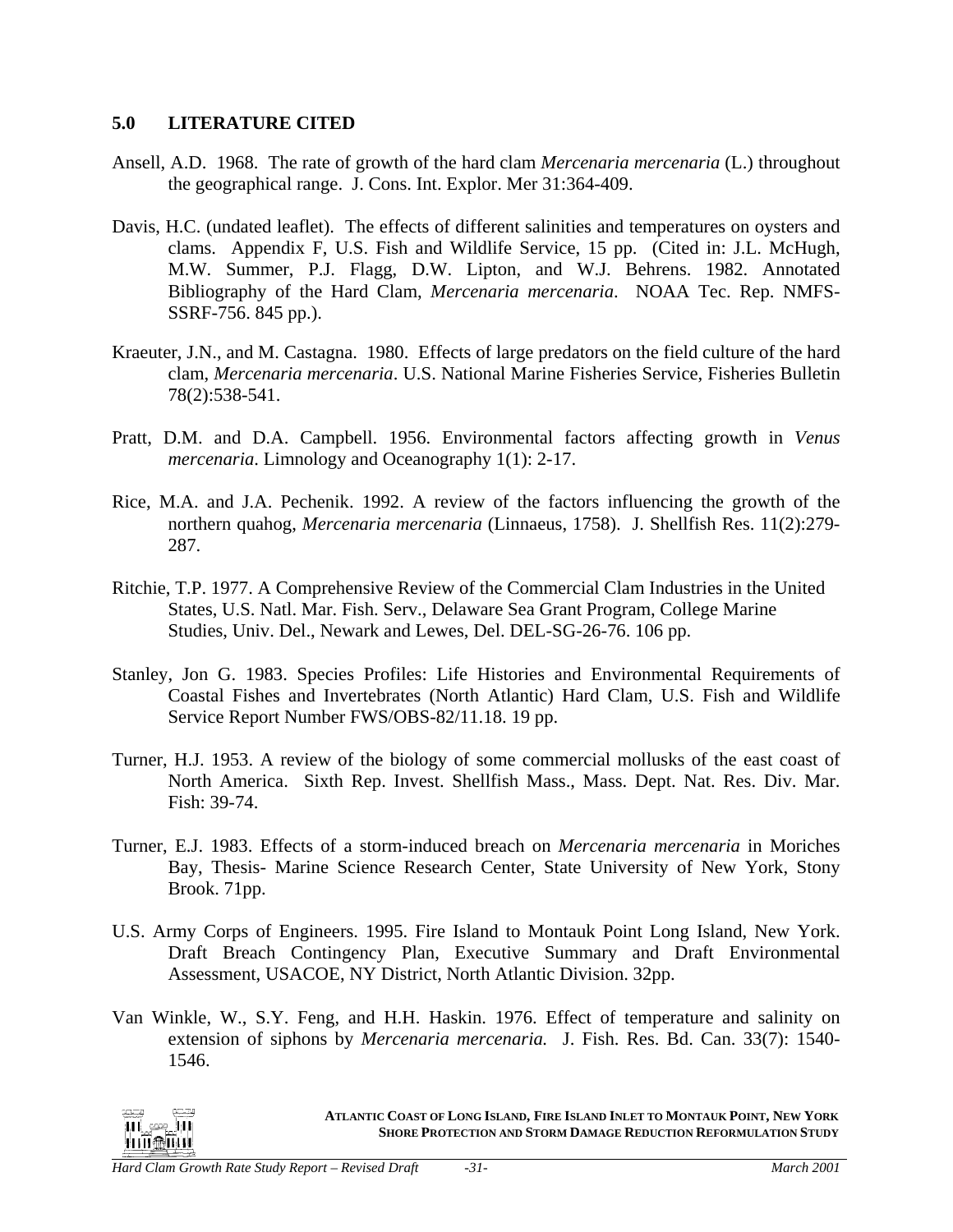Virstein, R.W. 1977. The importance of predation by crabs and fishes on benthic infauna in Chesapeake Bay. Ecology 58(6): 1199-1217.